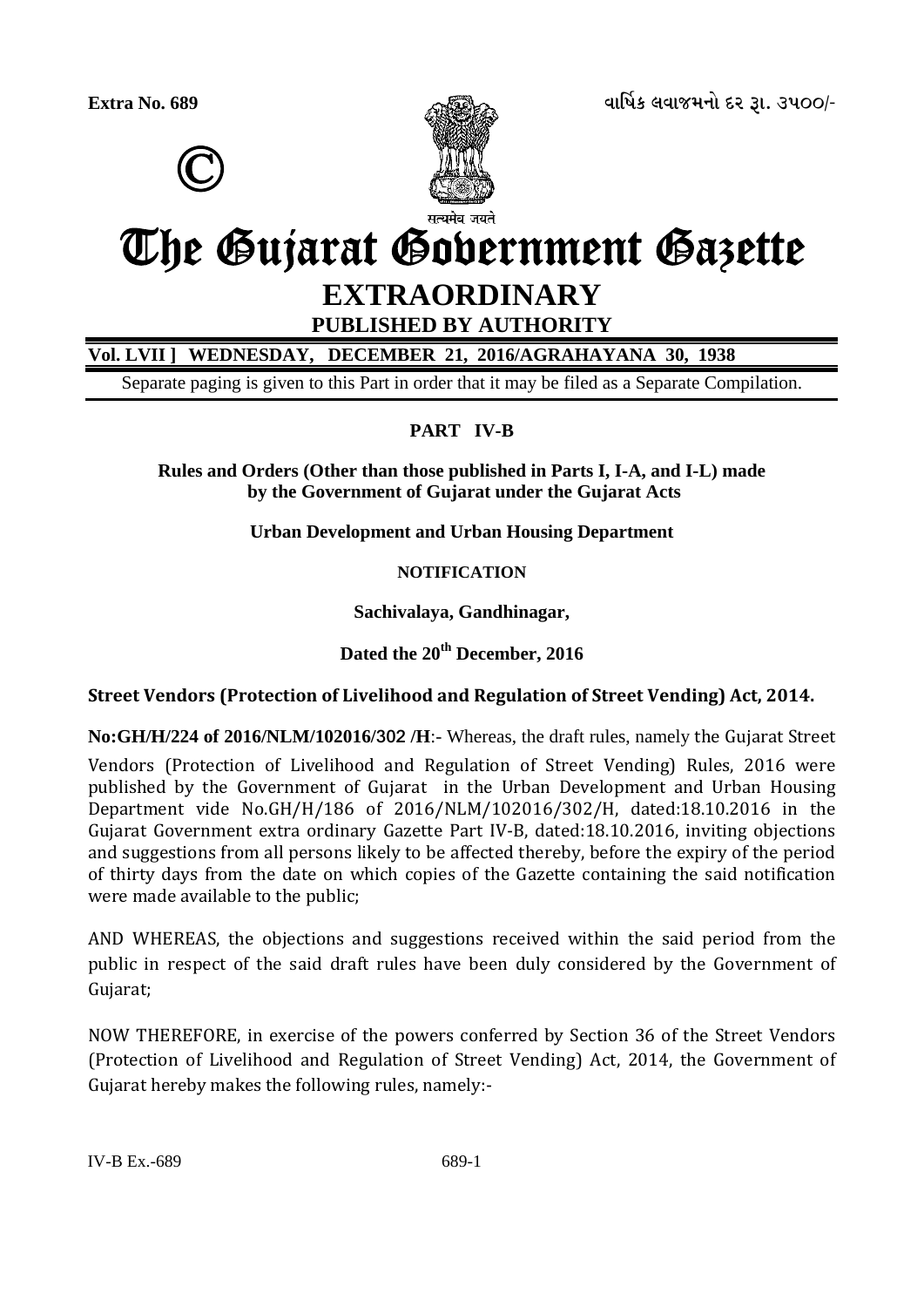## **CHAPTER I**

#### **PRELIMINARY**

**1. Short title and commencement.** (1) These rules may be called the Gujarat Street Vendors (Protection of Livelihood and Regulation of Street Vending) Rules, 2016.

(2) They shall come into force on the date of their publication in the *Official Gazette*.

**2.** *Definitions***.- (1)** In these rules, unless the context otherwise requires-

(a) "Act" means the Street Vendors (Protection of Livelihood and Regulation of Street Vending) Act, 2014 (7 of 2014);

- (b) "Chief Officer" means the Chief Officer of the municipality appointed as such under the Gujarat Municipalities Act, 1963;
- (c) "form" means the form appended to these rules;
- (d) "local authority" means-

|     | (i)                                                                                                                                                            | a 'municipal corporation' constituted under the Gujarat<br>Provincial Municipal Corporations Act, 1949; | <b>Bom. LIX of 1949.</b> |
|-----|----------------------------------------------------------------------------------------------------------------------------------------------------------------|---------------------------------------------------------------------------------------------------------|--------------------------|
|     | (ii)                                                                                                                                                           | a 'municipality' constituted under the Gujarat Municipalities<br>Act, 1963;                             | Guj. 34 of 1964.         |
|     | (iii)                                                                                                                                                          | Guj. 34 of 1964.                                                                                        |                          |
|     | (iv)                                                                                                                                                           | 'Cantonment' as declared from time to time under the<br>Cantonment Act, 2006;                           | 41 of 2006.              |
| (e) | "Municipal Commissioner" means an officer appointed as such for the<br>Municipal Corporation under the Gujarat Provincial Municipal<br>Corporations Act, 1949; | <b>Bom. LIX of 1949</b>                                                                                 |                          |
| (f) | "public purpose" includes in the context of the Act,-                                                                                                          |                                                                                                         |                          |
|     | (i)<br>(ii)                                                                                                                                                    | widening of roads, streets, lanes,<br>shifting the alignment of roads, streets, lanes,                  |                          |

- (iii) erecting of flyovers with or without clover leaves and slip down roads,
- (iv) erecting underpasses,
- (v) development of land for the purpose for which it has been reserved or acquired for any public projects,
- (vi) implementation of town planning schemes,
- (vii) laying of water, storm water or sewer lines,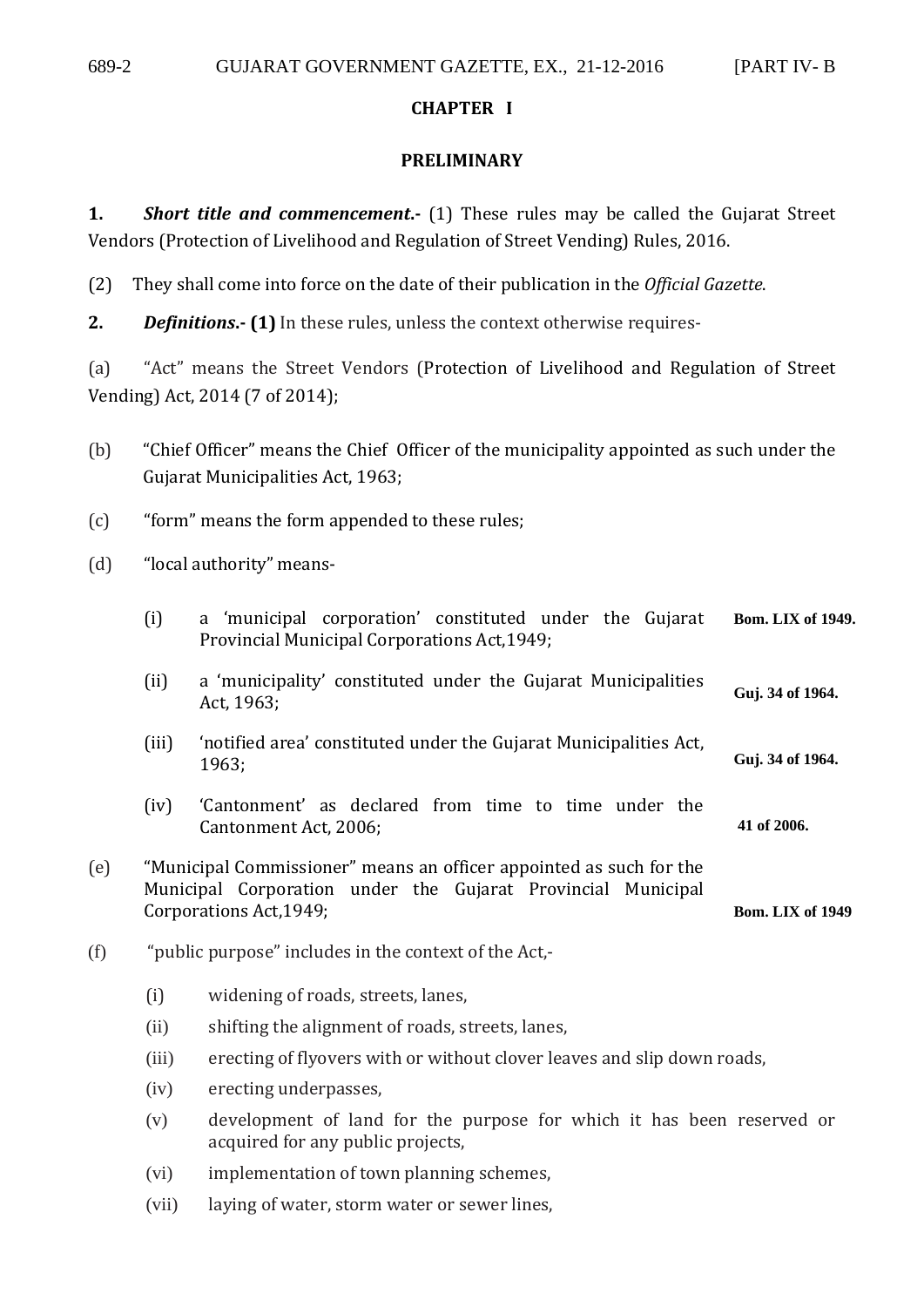#### PART IV- B] GUJARAT GOVERNMENT GAZETTE, EX., 21-12-2016 689-3

- (viii) erecting intermediate pumping stations for water supply and services,
- (ix) public conveniences,
- (x) any project related to public transport service such as Bus Rapid Transit System (BRTS), Metro Rail,
- (xi) erection of Economically Weaker Section (EWS) Housing,
- (xii) creation of public Parks, Gardens and Recreational Area,
- (xiii) conservation of any eco system resource in that area/zone , and
- (xiv) such other developmental work taken by the local authority, the beneficiary of which shall be the community at large.

(2) Words and expressions defined in the Act and used in these rules shall have the meaning assigned to them in the Act.

#### **CHAPTER II**

#### **AGE OF STREET VENDOR**

**3.** *Minimum Age of Street Vendor***.–**The minimum age of a street vendor for street vending shall be eighteen years.

#### **CHAPTER III**

#### **TOWN VENDING COMMITTEE**

## **4.** *Constitution of Town Vending Committee***.-**

**(1) The Municipal commissioner of each Municipal Corporation shall constitute the Town Vending Committee which shall including himself consist of 19 members as follows, namely:-** 

#### I-**Official Members:**

- (i) The Municipal Commissioner who shall be the Chairperson of the Town Vending Committee,
- (ii) Medical officer of the Municipal Corporation or any officer in-charge of the management of preventive health measures,
- (iii) Chief of Planning Authority or his representative, and
- (iv) One Police officer not below the rank of Assistant Commissioner of Police In-charge of Traffic, to be nominated by the Police Commissioner of the City,
- (v) One officer of the Municipal Corporation dealing with the Street Vending activities, as may be nominated by the Chairperson, who shall be the Member-Secretary of the Town Vending Committee;

#### **II-Non-official Members:**

(i) One member (Councilor) of the Municipal Corporation, to be nominated by the Municipal Corporation;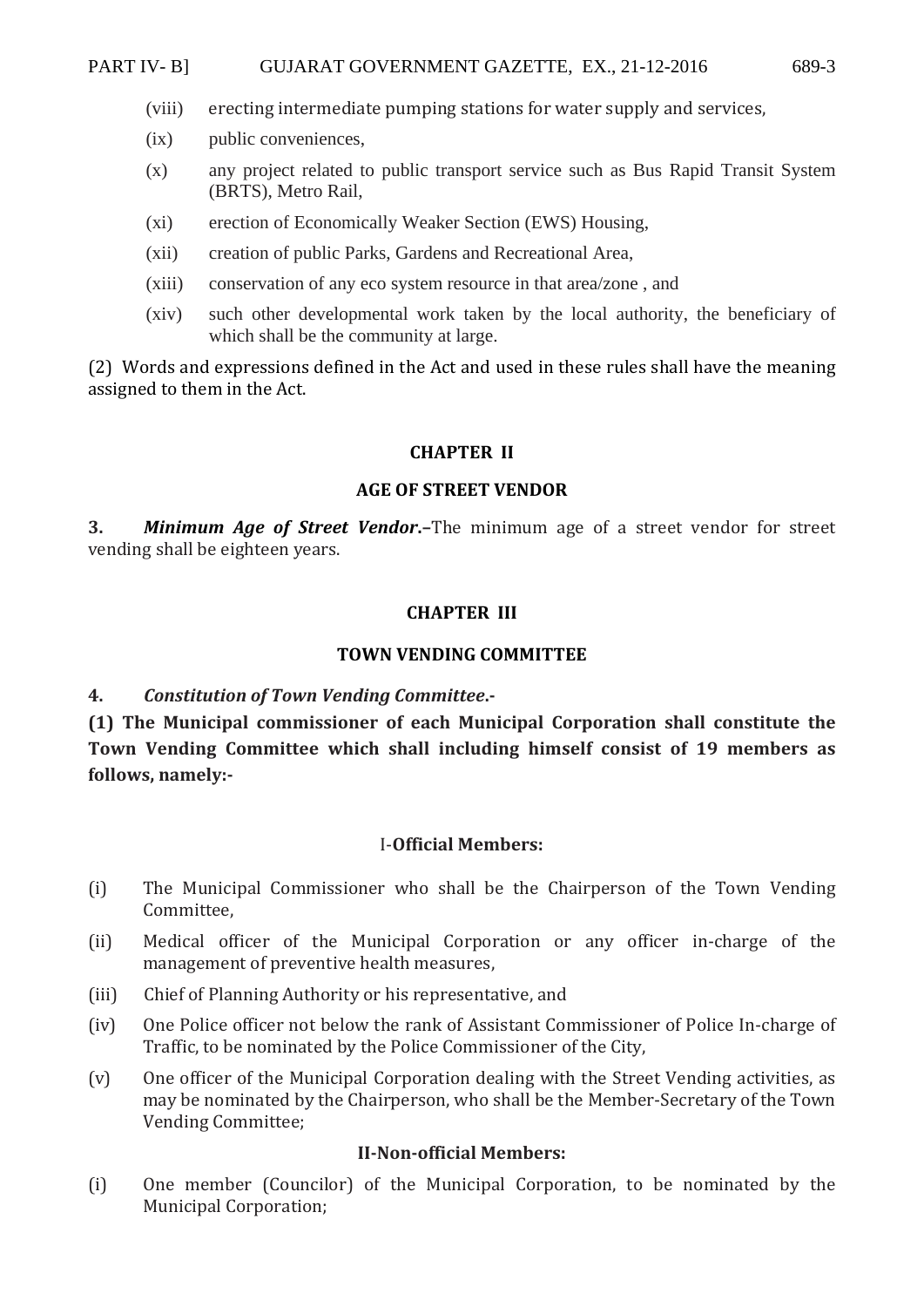#### 689-4 GUJARAT GOVERNMENT GAZETTE, EX., 21-12-2016 [PART IV- B

(ii) Eight elected representatives of the street vendors who are carrying on street vending activity:

 Provided that one-third of members representing the street vendors shall be from amongst women vendors:

 Provided further that due representation shall be given to the Scheduled Castes, the Scheduled Tribes, Other Backward Classes, minorities and persons with disabilities from amongst the members representing street vendors,

- (iii) One member representing / from the Market and Trade Association,
- (iv) One member representing / from the Non-Government Organization,
- (v) One member representing / from the Community Based Organizations,
- (vi) One member representing / from the Resident Welfare Association, and
- (vii) One representative of the Nationalized Lead Bank of the City area of the Municipal Corporation or, the District, as the case may be.

## **(2) The Collector of the concerned District shall constitute the Town Vending Committee consisting of the 15 members, for each Municipality falling within the district as follows, namely:-**

## I-**Official Members:**

- (i) The Chief Officer who shall be the Chairperson of the Town Vending Committee,
- (ii) The Medical Officer of the municipality or any officer in-charge of of the management of preventive health measures,
- (iii) The Police Inspector or Police-Sub-Inspector (in-charge of traffic), and
- (iv) The Town Planning Officer, appointed for the Municipality or nearby City area of the Municipal Corporation, to be nominated by the Chief Town Planner of the State,
- (v) One officer of the Municipality, dealing with the Street Vending activities, as may be nominated by the Chairperson, who shall be the Member- Secretary of the Town Vending Committee.

#### **II-Non-official Members:**

- (i) One member of the local authority, Municipality, to be nominated by the Municipality,
- (ii) Six elected representatives of street vendors who are carrying on street vending activity,:

 Provided that one-third of the members representing the street vendors shall be from amongst women vendors:

 Provided further that due representation shall be given to the Scheduled Castes, the Scheduled Tribes, Other Backward Classes, minorities and persons with disabilities from amongst the members representing street vendors,

- (iii) One member representing / from the Market and Trade Associations,
- (iv) One member representing / from the Non-Governmental Organization or Community based Organization or Resident Welfare Association,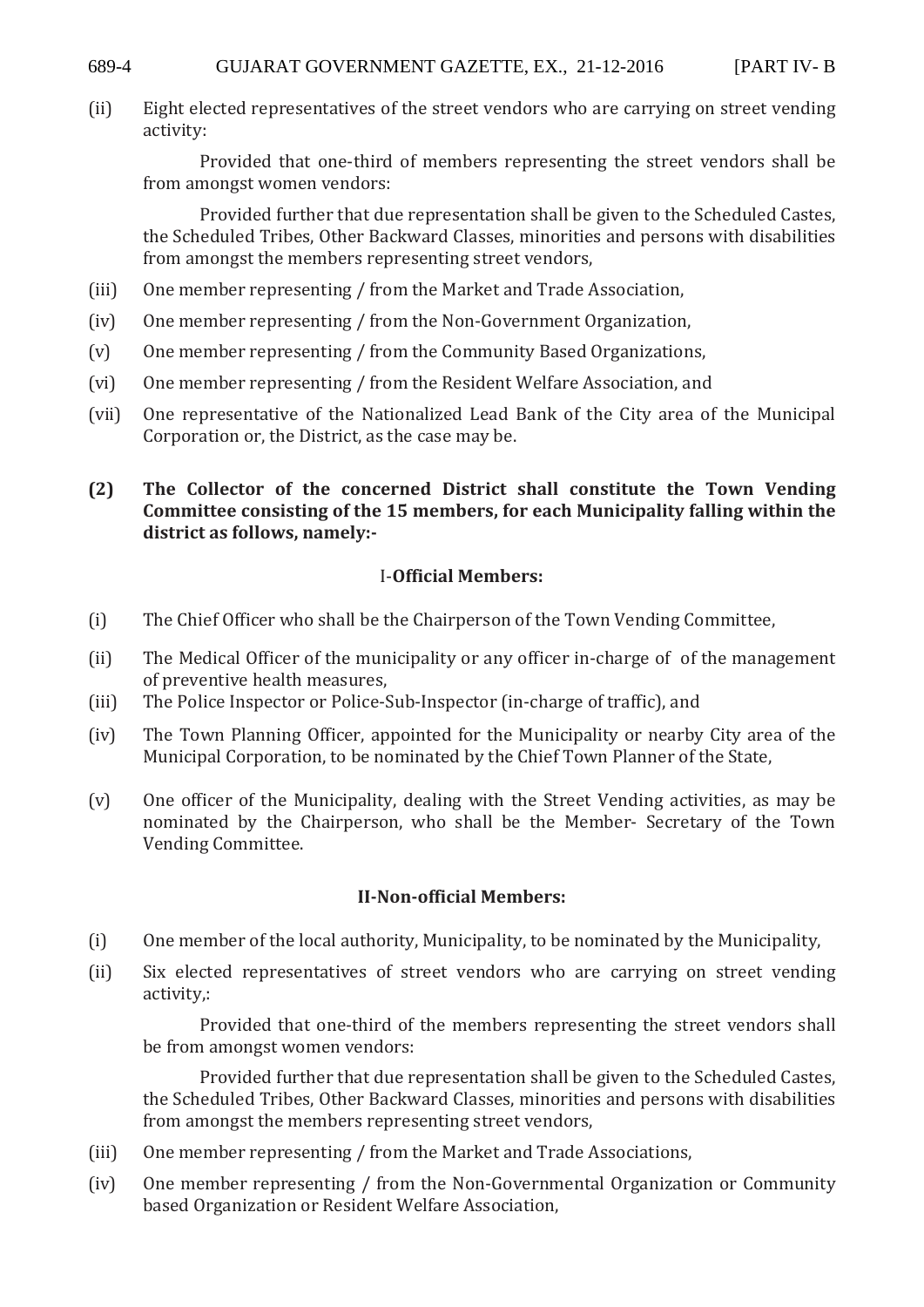- (v) One representative of the Nationalized Lead Bank of the nearby City area of the Municipal Corporation or, the District, as the case may be.
- (3) The Non-official members shall be elected in the manner laid down in rule 6.

**5.** *Provisional Town Vending Committee.* - (1) Notwithstanding anything contained in rule 4,-

- (g) the State Government in the case of Municipal Corporation, and
- (ii) the District Collector in the case of Municipality, shall constitute or direct the local authority to constitute the Provisional Town Vending Committee,

till such time, as the survey of street vendors is completed and election or selection of the representatives of street vendors is held on the basis of such survey. The State Government or, the local authority, as the case may be, shall nominate all the members of the Town Vending Committee of various categories mentioned in the Act for this purpose.

(2) The nomination of the street vendors to the Provisional Town Vending Committee, under sub-rule (1), shall be based on some documents more than six months old establishing the status of a person as a street vendor in the City or a town, for which the Provisional Town Vending Committee is to be constituted.

(3) The duration of the Provisional Town Vending Committee constituted under sub-rule (1) shall not be more than one year or till such time as the election or selection of the street vendors to the Provisional Town Vending Committee could be held on the basis of the survey undertaken, whichever is earlier.

**6.** *Mode of Nominating Non-Official Members.***-** (1) The general Board of the local authority shall nominate one of the members of the local authority, to as the member of the Town Vending Committee.

(2) The Members of the Street Vendors Association shall be decided by a ballot based election. The election shall be conducted by the Member-Secretary of the Town Vending Committee or his representative by following the procedure and in the manner provided in the Schedule appended to these rules.

(3) The Market and Trade Associations and National Lead Bank shall individually nominate one of their officials as a member of the Committee.

(4) The Members of the Non-Government Organization (NGO), Community Based Organization (CBO) and Residents Welfare Association (RWA) shall be chosen by the following procedure and in the manner as stated hereinafter, namely:-

(i) the local authority shall publish a public notice, calling for applications for the membership of the Town Vending Committee, on its website and in any two prominent local newspapers published in the local language of the area. A copy of the notice shall also be displayed in any conspicuous place in the local market or markets within the jurisdiction of the local authority;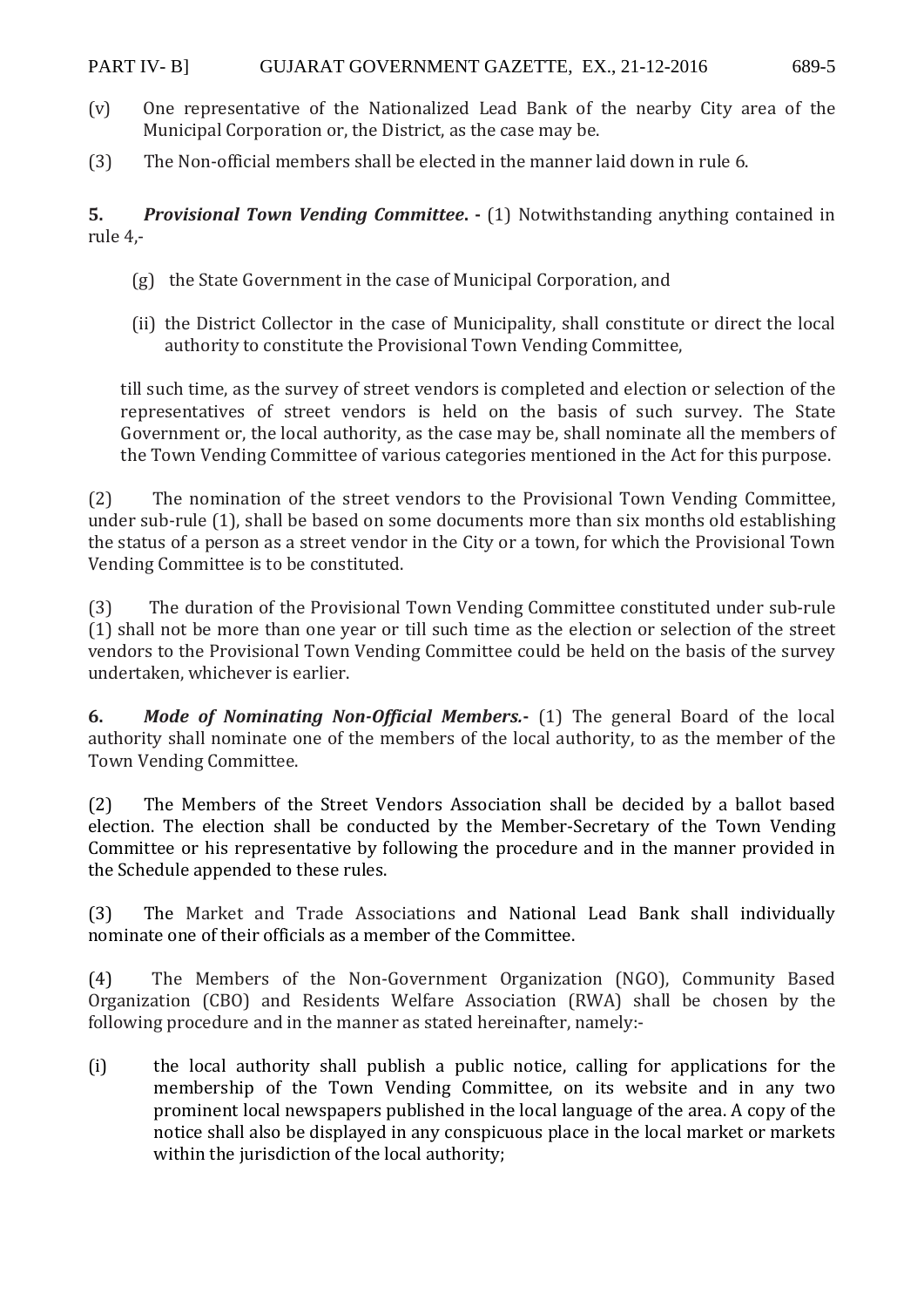#### 689-6 GUJARAT GOVERNMENT GAZETTE, EX., 21-12-2016 [PART IV- B

- (ii) the publication of such notice shall contain, amongst other things, the date of publication, the form for the application, qualifications of the candidate, the manner of submission of the applications and the last date for submission of application;
- (iii) the notice shall be published thirty days prior to the last date for the submission of applications for membership of the Committee;
- (iv) any person, being a member of any NGO, CBO or RWA is eligible to apply for membership of Committee provided his application is endorsed by the concerned NGO, CBO or RWA and such person shall have completed the age of eighteen years and had not been convicted by any court of law for any criminal offence declaring him to be incompetent to take part in the general election;
- (v) the local authority may seek information, with respect to, particulars of the applicant and details of work experience, particularly in the field of informal market or markets and street vending within the jurisdiction of the local authority, and such other information as it may deem fit;
- (vi) the local authority, on receipt of such applications shall allot a unique number to each application and communicate the same to every applicant; and
- (vii) if the applications received are more than the required numbers, the local authority shall select the member on the basis of lottery. Such lottery shall be held in the presence of the interested parties.
- (5) The local authority shall publish the aforesaid information and the list of nominated members of the Town Vending Committee on its website, within thirty days from the last date for submission of an application for the membership of the Committee.

(6) The formation of the Town Vending Committee (both official and non-official members) shall be published by the State Government in the *Official Gazette.*

**7.** *Term of Town Vending Committee***.–** (1) The term of the Town Vending Committee shall be three years from the date of its constitution.

(2) The procedure of constituting new Town Vending Committee shall be completed before the expiry of the term of the existing Committee. In case, procedure is not completed within stipulated time period, the State Government may extend the time limit of the existing Town Vending Committee for further period of one year but such period shall not be extended beyond six months at a time.

## **8.** *Removal of Member of Town Vending Committee***.-** If, in the opinion of ,-

(i) the State Government ,in case of Municipal Corporation, or

(ii) the District Collector, in case of Municipality, that any member of the Town Vending Committee persistently makes default in the performance of his duties imposed on him by or under the Act or the rules or exceeds or abuse its power, the State Government or, the District Collector, as the case may be, may after taking opinion of the Chairperson, by an order remove such member from the Town Vending Committee: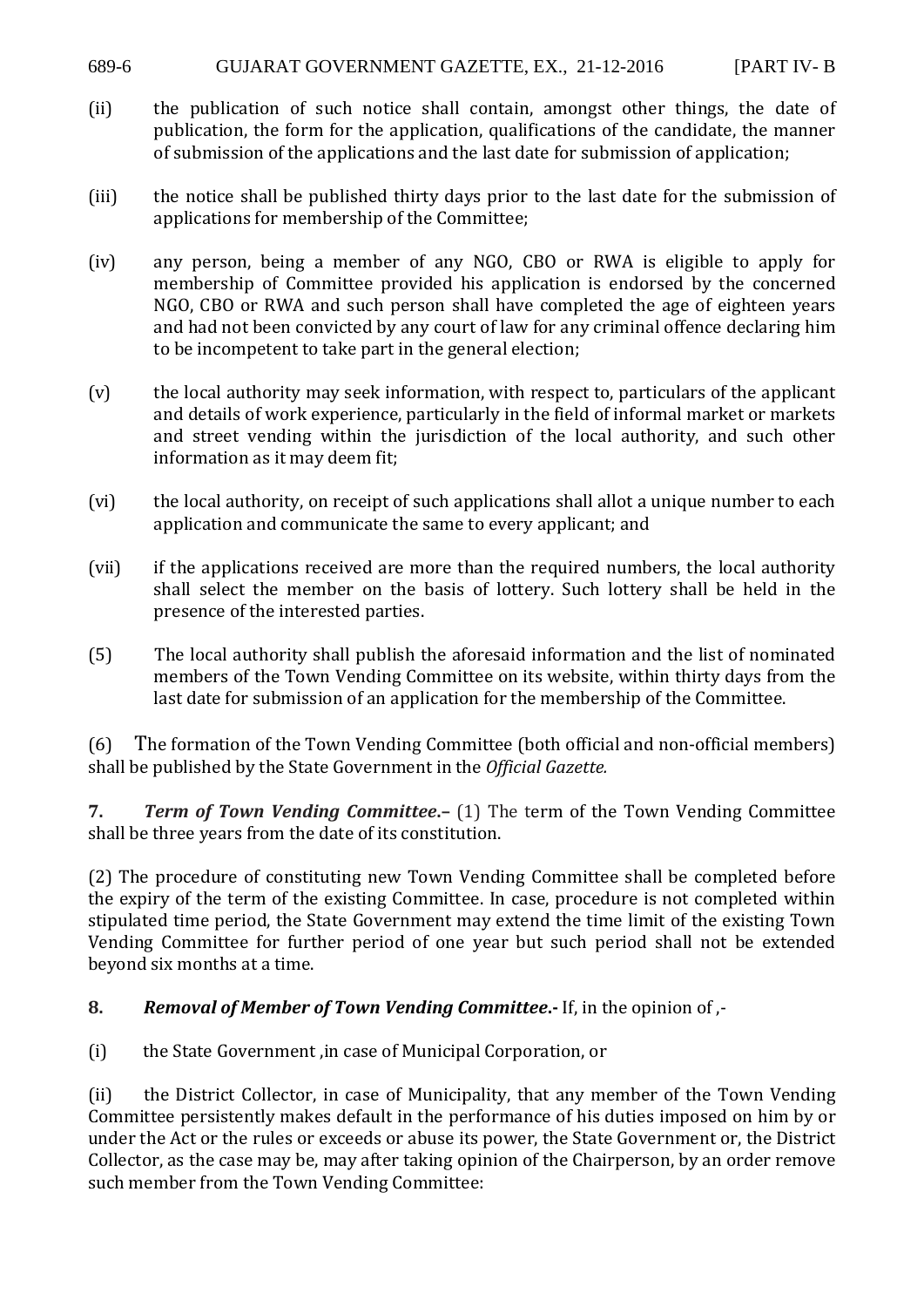Provided that no such member shall be removed from the committee unless he has been given a reasonable opportunity of being heard before passing any order of removal.

**9.** *Method of Filling up of Vacant Post***.**– Where any vacancy of member occurs in the Town Vending Committee due to resignation, death, removal of any member or for any other reason, the procedure as laid down in rules 4 and 6 shall be followed to fill up such vacancy, provided such vacancy occurs before six month of the expiry of the term /prior to the expiry of the term of the Town Vending Committee. However, in case of dissolution of local authority, member of the local authority shall continue till new member is nominated by the newly constituted local authority.

**10.** *Conduct of Business of Town Vending Committee***.-** (1) The Town Vending Committee shall, in its first meeting, decide the various procedural aspects relating to conduct of its business.

(2) The time, date and venue of the meeting shall be decided by the Chairperson.

(3) The Member-Secretary shall issue a notice along with the agenda before seven days of a scheduled meeting. Seven clear days' notice shall be given for the meeting of the Committee.

(4) The agenda of items to be discussed in the meeting shall be circulated to the members and put up on official website. Each agenda item shall be accompanied by a detailed note bringing out the issues involved with the clear recommendation, if any, made by the administration. The agenda papers including the notes shall be in the local language.

(5) The quorum of the meeting shall be of two-thirds of the total members of the Committee.

(6) The decision shall be taken on the basis of the majority of members present at the meeting.

(7) No meeting shall be carried on in the absence of the quorum and where there is no quorum, the meeting shall be adjourned.

(8) The minutes of the meeting shall be signed by the Chairperson and shall be placed in the subsequent meeting of the Committee for confirmation.

(9) The minutes of the meeting shall be placed on the website of the local authority or, the Town Vending Committee, as the case may be.

(10) The meeting of the Town Vending Committee shall be held at least once in every six months.

(11) The first meeting of the newly constituted Town Vending Committee shall be convened within fifteen days from the date of its constitution.

**11.** *Disqualification of Member***.-** The leave of absence and the disqualification of the member of the Town Vending Committee shall be decided in the following manner, namely:-

(1) A member, in case of urgency, may remain absent in the meeting with the prior approval of the Chairperson of the Committee.

(2) (a) When a member remains absent for three consecutive meetings without the permission of the Chairperson, the Chairperson shall issue a show cause notice to such member asking him to explain within two weeks, the reasons for his absence in the meetings.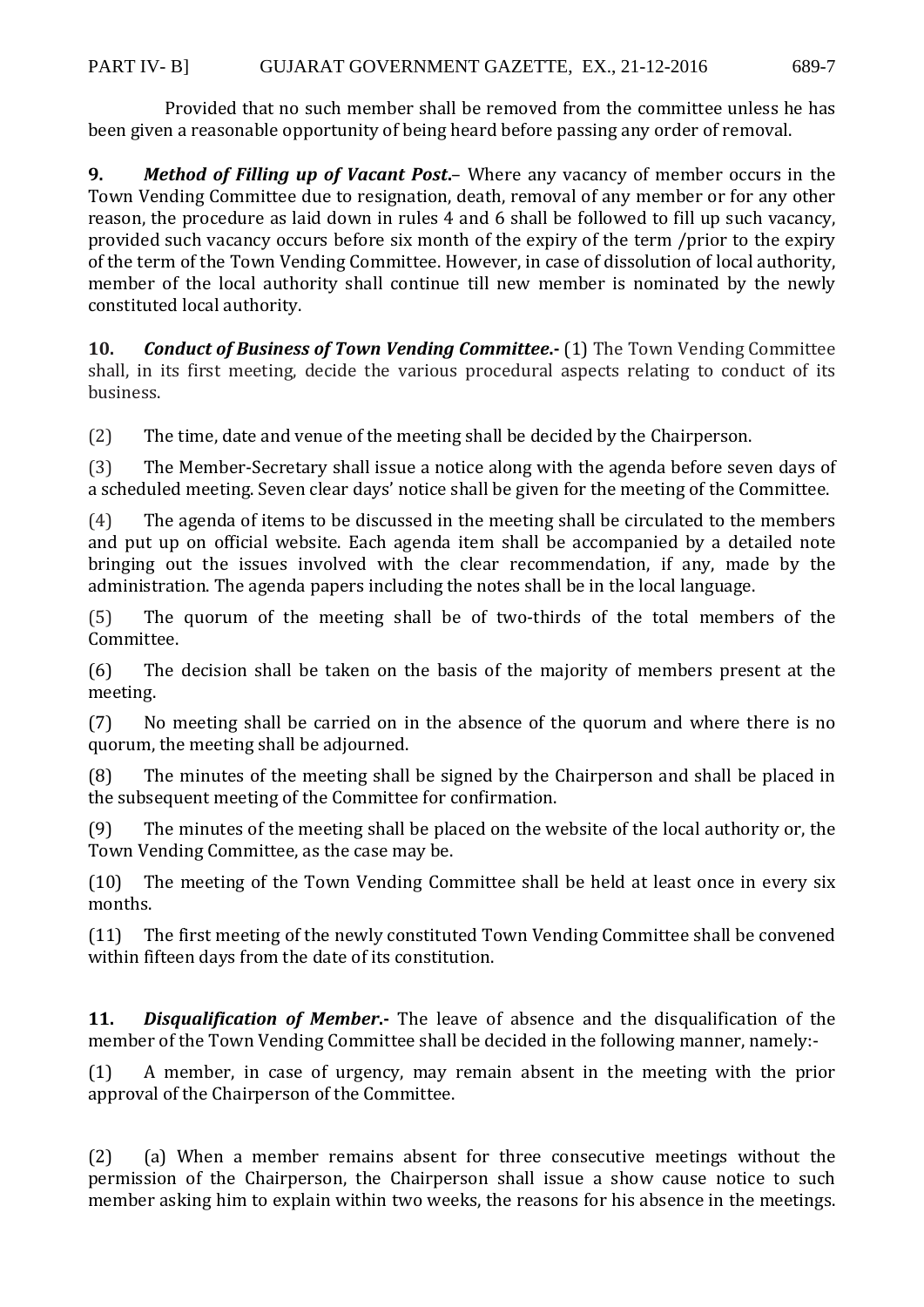If, in the reply submitted by such member the reasons for his absence are found satisfactory, he may be allowed to continue as a member with the warning.

(b) Where such member fails to give any satisfactory reasons for his absence in the meetings or does not give reply within the time limit, to the show cause with respect to the notice issued to him, his membership from the Committee shall be terminated by an order of the Town Vending Committee and the same shall be communicated to the member.

(3) Any member convicted in any criminal proceedings shall loose his membership of the Committee.

(4) Any member whose membership of the Committee has been terminated may prefer an appeal to,-

- (i) the State Government in case of Municipal Corporation; or
- (ii) the District Collector in case of Municipality,

within one month from the date of receipt of the termination order. The State Government or, the District Collector, as case may be, after giving an opportunity of being heard to both the parties, shall decide the appeal and the decision of the appellate authority there on, shall be final.

**12.** *Local Authority to Circulate Status Paper and Street Vending Scenario*.- After the procedural details are finalised by the Town Vending Committee and before it takes up the regular business, the local authority shall circulate a status paper of the street vending scenario in the City or, Town, a the case may be, amongst the members of the Committee containing the following particulars, namely:-

- (i) the areas of street vending in the City or Town indicated in the map;
- (ii) the number of street venders in the City or Town where a survey has already been conducted; where the survey has not been conducted, indicate the approximate numbers;
- (iii) information about the high footfall areas, lean footfall areas and mid-range areas from the street vending angle;
- (iv) the areas of seasonal vending, areas of niche market, areas of night bazaars, the likely high footfall places in the areas under development;
- (v) a broad category of articles being sold;
- (vi) the problematic areas from the traffic point of view;
- (vii) enumeration of the relevant provisions of the Prevention of Food Adulteration Act, 1954, the Gujarat Provincial Municipal Corporations Act, 1949, Gujarat Municipalities Act, 1963, the Food Safety and Standards Act, 2006 or any other Act related to food safety, etc. ;and
- (viii) enumeration of health and hygiene aspect needs to be taken care of by the street venders.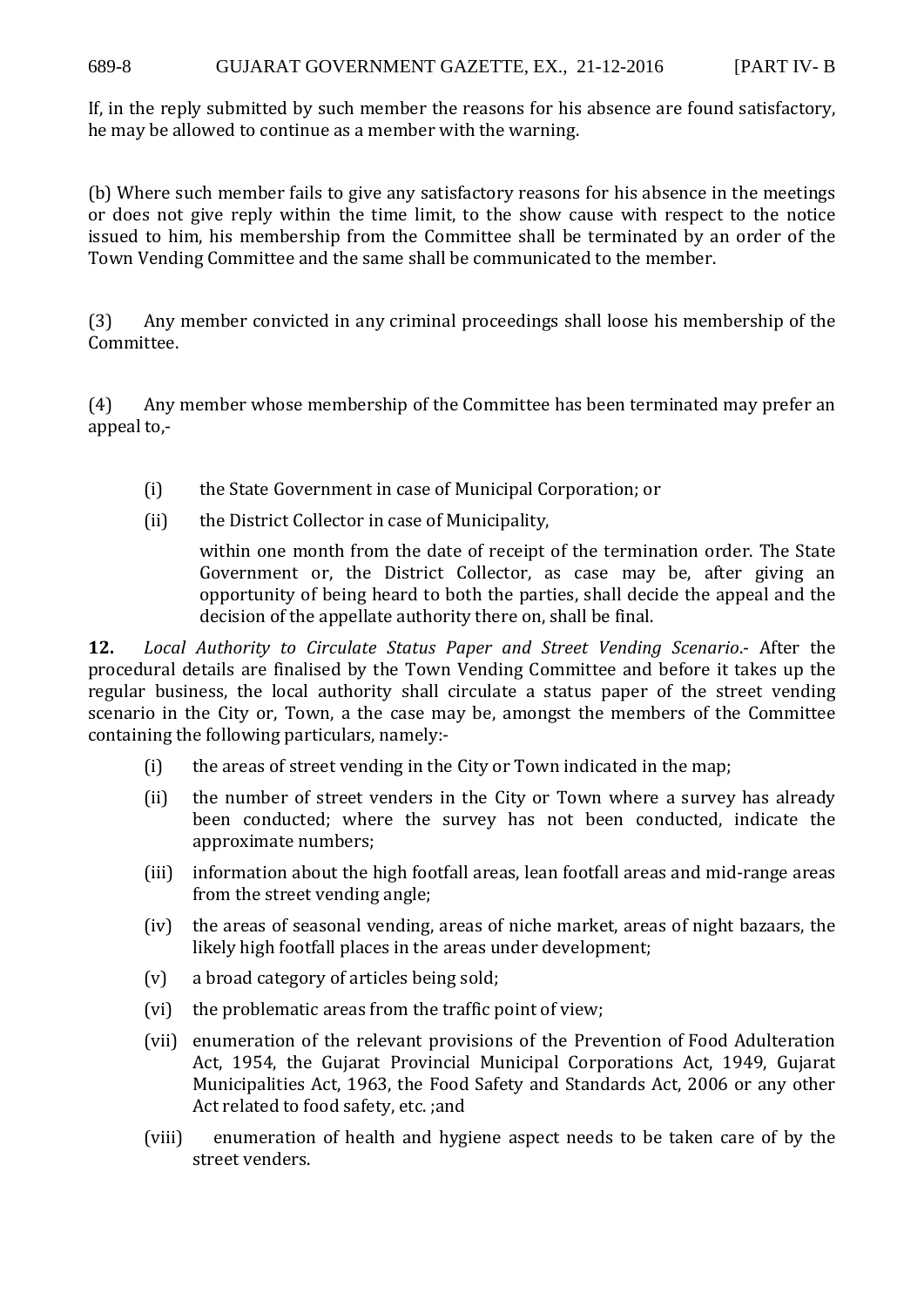**Note:** Care shall be taken to ensure that the data presented are authentic to the extent possible and up-to-date. This will virtually form the baseline data to facilitate the Committee to take decision. These databases can be presented in the digital form if so desired by the Committee.

**13.** *Functions of Town Vending Committee***.–** Without prejudice to any other provisions of the Act, the Town Vending Committee shall perform the following functions and duties, namely:-

(i) to conduct surveys for street vending and to take final decision about vending zones along with their holding capacity as worked out by the local authority under the scheme;

*Explanation:*-For deciding the vending zones, the Committee shall have the base materials or data from the local authority. The bye-laws and the planning will identify the vending zones;

- (ii) where the Committee considers it necessary to change zoning or the area to be allotted to individual vendor, it may draw the attention of the local authority to suitably modify the plan. The Committee shall take final decision thereon after obtaining the opinion of the local authority;
- (iii) while making recommendations and suggestions regarding any changes in the vending zones, the Committee shall take into consideration the road width, traffic flow and the pedestrian movement in the area concerned;
- (iv) The Town Vending Committee if it is satisfied that such certificate of vending has been secured by the street vendor through misrepresentation or fraud or that the vendor has committed any breach of the terms and conditions of the certificate of vending or any other terms and conditions specified for regulating street vending under the Act or the rules or the scheme made under the Act, it may cancel or suspend the certificate of vending of street vendors:

Provided that no order of cancellation or suspension of a certificate of vending by the Town Vending Committee shall be made unless the vendor has been given an opportunity of being heard:

Provided further that any such order for cancellation or suspension of a certificate of vending by the Town Vending Committee shall specify the reasons for such cancellation or suspension in the written order communicated to the vendor;

- (v) to regulate timings for vending to ensure non-congestion of public spaces;
- (vi) to ensure enforcement of corrective measures against defiance by street vendors;
- (vii) to follow up cases of dispute pending before the dispute redressal committee and the local authority;
- (viii) to carry out social audit as specified in the scheme,
- (ix) to declare, on the recommendation of the local authority, the natural market, weekly market, heritage market, festive market, seasonal market, night bazaar and niche market with their exact location and the specific period in case of seasonal market or festive market. Where such markets are evolving a new thing, the committee shall get the necessary survey carried on of the area and such other aspects as it deems necessary and declare the place as a market of any of the aforesaid mentioned categories, depending on the situation;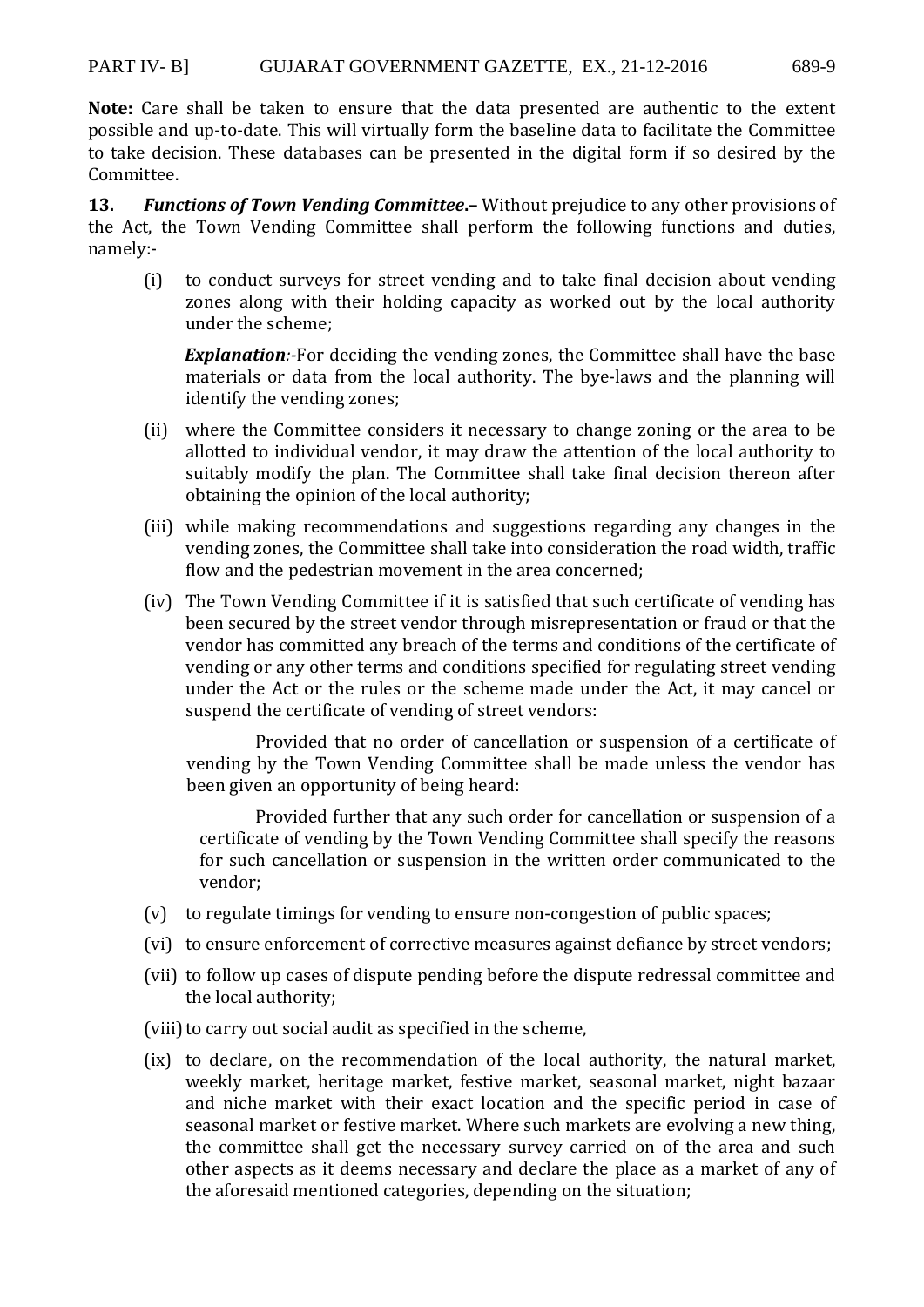- (x) to furnish, from time to time, to the State Government such returns as may be necessary to be submitted or prescribed by rules made under the Act;
- (xi) to furnish recommendations to the local authority in relation to the preparation of plan to promote the vocation of street vendors;
- (xii) to provide comments to the State Government for undertaking promotional measures of making available credit, insurance and other welfare schemes of social security for the street vendors;
- (xiii) to raise awareness among the people, the role of street vendors in the economy;
- (xiv) to ensure maintenance of records relating to town vending matters; and
- (xv) to perform such other functions as assigned by the local authority or the State Government for effective implementation of the Act and these rules;

**14.** *Constitution of Sub-Committee*. The Town Vending Committee may constitute a subcommittee consisting of its members, to examine any specific issue crop up, from time to time, which may be assigned to the sub-committee to examine it and to give its suggestion or recommendation on the issues referred to it.

**15.** *Allowances to Non-official Members***.–** The non-official members of the Committee shall be entitled to and paid allowance by the local authority, for attending the meeting of the Committee, at the same rate as is paid to the members of the local authority. In case of nonquorum of meeting, fifty per cent. of the allowance shall be paid to such members who have attended such non quorum meeting.

**16.** *Persons to be Associated in Meeting***.–**The Town Vending Committee may associate any expert or eminent person in the field of urban planning, informal economy including street vending or spatial planning issues, for taking a view on the matters relating to the street vending. Such person shall have the right to take part in the discussion in the meeting but has no right to vote in the meeting. Such person shall be paid an honorarium as may be decided by the Chairperson.

**17.** *Employees of Committee***–**(1) The Town Vending Committee shall have its permanent office at the space allotted by the local authority.

(2) The local authority shall provide adequate staff at their cost as requested by the Committee but no permanent financial burden shall be created by the Committee on account of the establishment cost, on the local authority.

#### **CHAPTER IV**

#### **DISPUTE REDRESSAL SYSTEM**

**18.** *Constitution of Dispute Redressal Committee***.–** (1) The State Government shall constitute one or more Dispute Redressal Committees for redressal of grievances or resolution of the disputes of the street vendors.

(2) The State Government shall decide the area of jurisdiction and the headquarters of each Dispute Redressal Committee.

(3) (a) The State Government shall appoint a Civil Judge or a Judicial Magistrate as the Chairperson and two other persons as the members of the Dispute Redressal Committee.

 (b)Out of two other members of the Committee, one shall be a retired Deputy Municipal Commissioner of a Municipal Corporation or retired Chief Officer of a Municipality in the region and the **other** member of the Committee shall be a prominent social worker,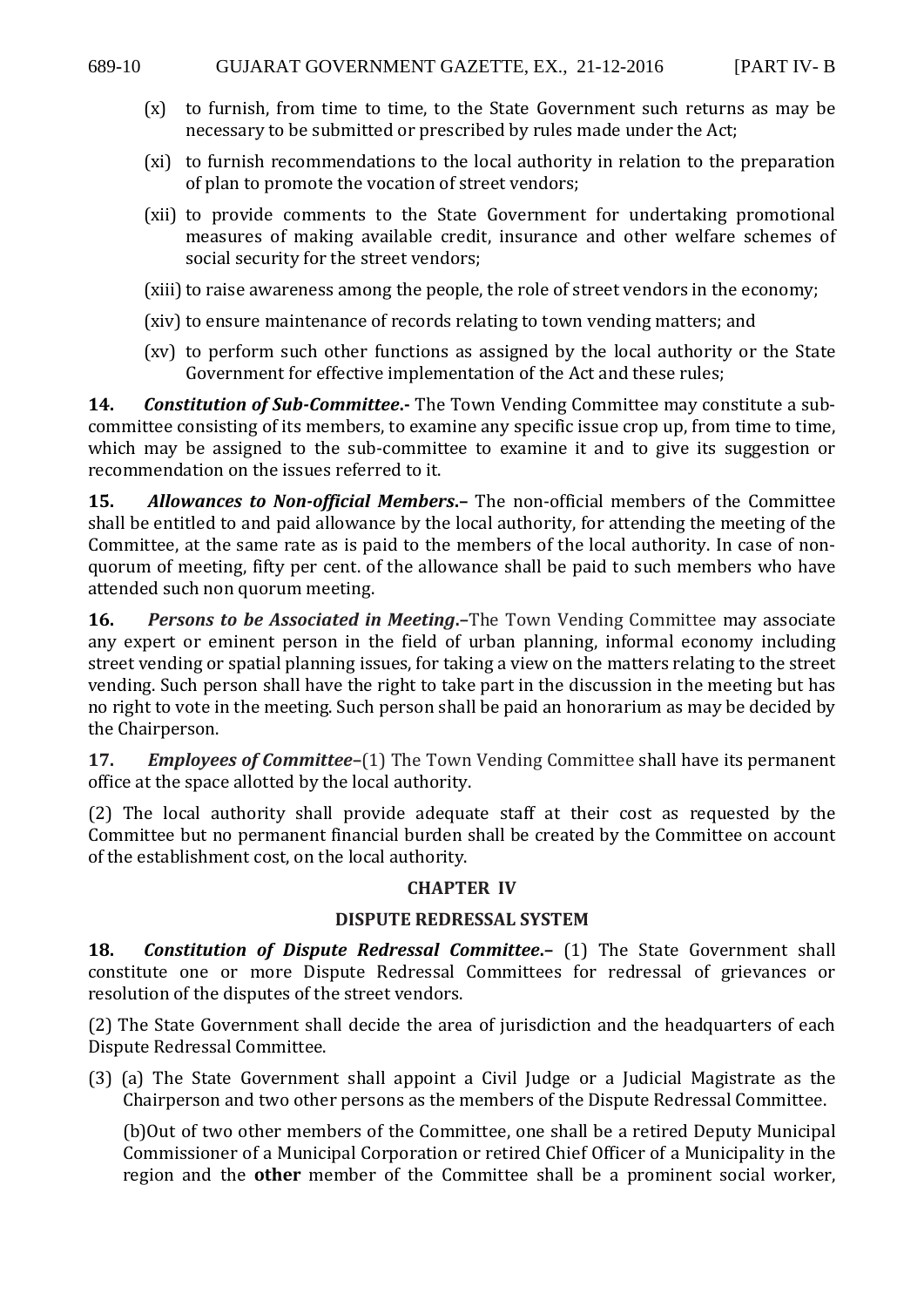preferably having an experience in the field of urban planning or informal economy including street vending in the same region.

(4) The tenure of the Dispute Redressal Committee shall be three years.

(5) The Chairperson and the members of the Dispute Redressal Committee shall be paid such remuneration as may be prescribed by the State Government from time to time.

**19.** *Manner of Making Application to Dispute Redressal Committee.***-** (1) Any street vendor who has grievance or dispute in respect of anything done or any action taken under the provisions of the Act or the rules (except section 11 of the Act) may make an application in writing in Form-IV, either himself or through his representative, to the Dispute Redressal Committee.

(2) Such application shall be filed by the street vendor within a period of thirty days from the date of occurrence of any incident causing the grievance or dispute.

(3) The Dispute Redressal Committee shall not entertain an application where-

- (a) the application is anonymous or  $\ddot{\textbf{a}}$  containing general and vague allegations,
- (b) the matter is *sub-judice* in any court of law, tribunal or a judicial or a quasijudicial authority,
- (c) the matter is beyond the purview of the Act, and
- (d) the applicant has no locus standi to file an application.

**20.** *Manner of hearing by Dispute Redressal Committee***.-** (1) On receipt of an application under rule 19, the Dispute Redressal Committee shall hold a preliminary hearing with the applicant to determine as to whether there is a *prima facie* case and whether the balance of convenience is in favour of applicant. The street vendor may also pray for the interim relief during the pendency of such application.

(2) The result of the preliminary hearing shall be pronounced at the conclusion of the hearing and shall be recorded in writing and communicated to the applicant. The Committee may grant or refuse the interim relief, if any, prayed by the street vendor, with the reasons recorded in writing.

(3) Where it has been held by the Committee that there is a *prima facie* case, a notice shall be issued to the public authority containing the details of the grievance or dispute.

(4) The public authority, on receipt of such notice, will file a reply within a period to be decided by the Committee. A copy of the reply shall also be furnished to the street vendor, free of cost.

(5) The street vendor may file a counter reply within a period of two weeks from the date of receipt of the written reply filed by the State authority.

(6) The Dispute Redressal Committee may order for or direct to hold a field inquiry by deputing one of its members or an official of the local authority in connection with the contentions made by the applicant or respondent and also with reference to the records placed before it.

(7) The Dispute Redressal Committee, after hearing both the parties, shall pass an order in writing, with the reasons for taking the decision, within a period of one month from the date on which hearing of both the parties concluded.

(8) The decision of the Dispute Redressal Committee shall be binding on the parties unless it is stayed by the Appellate Committee to which the appeal lies.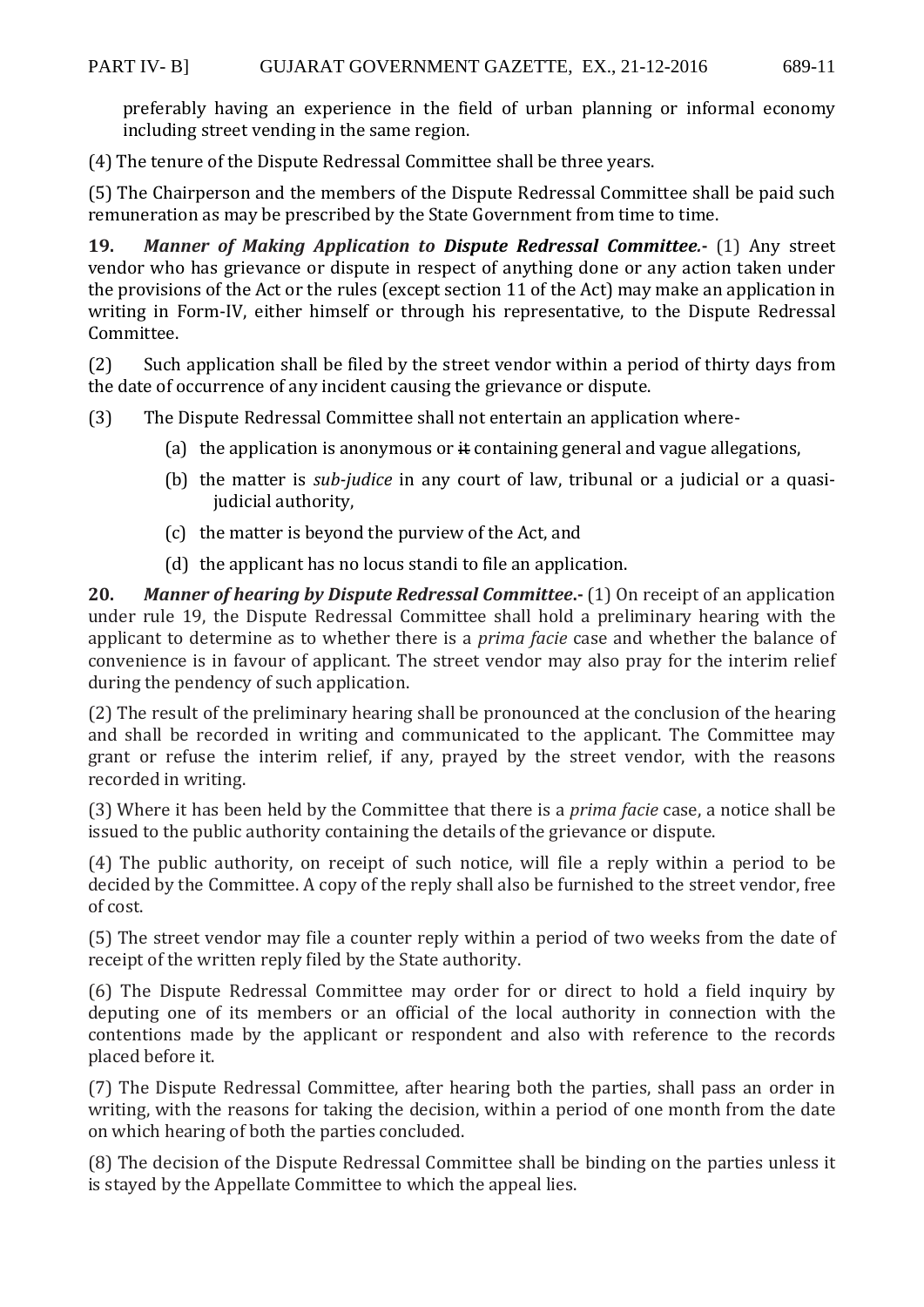# **CHAPTER V APPEALS**

**21.** *Constitution of Appellate Committee***.–** Every local authority shall constitute a Appellate Committee consisting of the Mayor, in case of Municipal Corporation or, the President, in case of Municipality as a Chairperson and two other members of the local authority as may be nominated by the general body of the local authority to work as the Appellate Committee to hear the appeal under rule 22 and rule 23.

**22.** *Appeal against decision or order of Town Vending Committee***.–** (1) Any person, who is aggrieved by the decision or order of the Town Vending Committee with respect to issue of certificate of vending or cancellation or suspension of certificate of vending, may prefer an appeal to the Appellate Committee constituted under rule 21 within a period of thirty days from the date of the decision of the Town Vending Committee, in the Form V, either himself or through his representative.

(2) No appeal preferred after the expiry of the stipulated period specified in sub-rule (1) shall not be entertained by the Appellate Committee:

Provided that the Appellate Committee may condone the delay, if it is satisfied that the appellant could not preferred the appeal within the stipulated period for sufficient reasons.

(3) The Appellate Committee shall issue notice to the parties concerned to show cause as to why the prayer prayed for in the application should not be granted and direct them to give reply within a period of 15 days.

(4) The Appellate Committee shall dispose of such appeal within a period of thirty days from the date of filing the appeal.

(5) The Appellate Committee shall, after hearing both parties, pass an order in writing, stating reasons for taking such decision.

**23.** *Appeal to Appellate Committee Against the Order of Dispute Redressal Committee.*– (1) Any person aggrieved by the decision or order of the Dispute Redressal Committee may prefer an appeal in writing to the Appellate Committee constituted under rule 21 within a period of thirty days from the date of the order of the Dispute Redressal Committee in form VI either himself or through his representative.

(2) Any appeal preferred after the expiry of the stipulated period specified in sub-rule (1) shall not be entertained by the Appellate Committee:

Provided that the Appellate Committee may condone the delay, if it is satisfied that the appellant could not preferred the appeal within the stipulated period for sufficient reasons.

(3) The Appellate Committee, on receipt of the appeal, shall issue a notice to the parties concerned intimating the date and time of hearing. The hearing date shall be fixed within thirty days from the date of filing of an appeal.

(4) The Appellate Committee, after hearing both parties shall pass an order in writing, stating the reasons for taking the decision, within a period of thirty days from the date on which hearing of both the parties concluded.

## **CHAPTER VI**

## **MISCELLANEOUS**

**24.** *Maintenance of Record of Street Vendors.-* (1) The Town Vending Committee shall maintain the up-to-date record of the street vendors at its office in the place allotted by the local authority. The record shall also be uploaded on the website of the Committee. The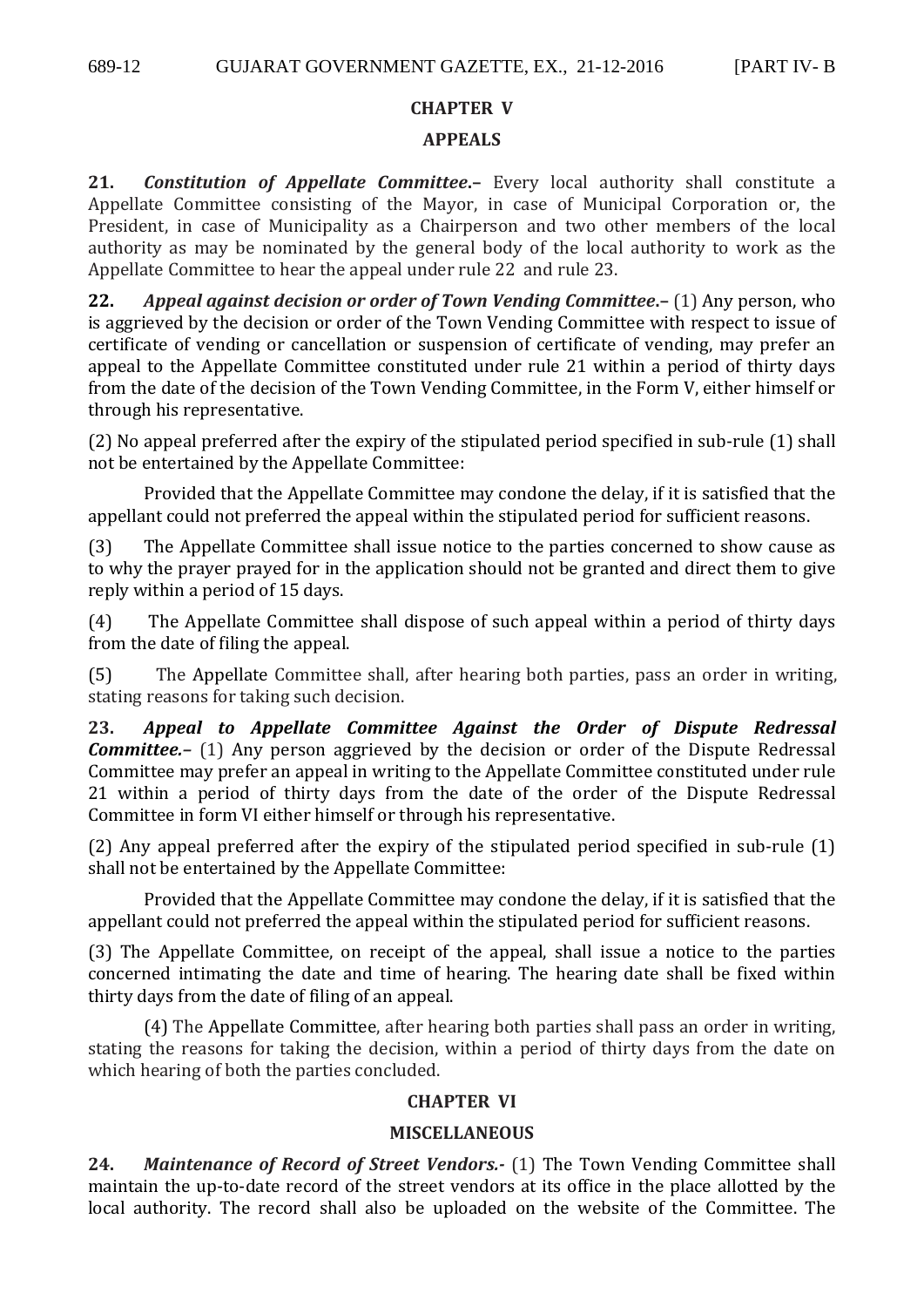#### PART IV- B] GUJARAT GOVERNMENT GAZETTE, EX., 21-12-2016 689-13

Committee shall also display or upload all information relating to decisions taken by the it on the website of the Committee.

(2) The records relating to the allotment of space to the street venders shall be kept for ten years. Other records may be preserved for a period of five years unless those are needed for any legal proceedings.

(3) The street or road plan with the existing site of the street vending shall be a permanent record to be kept with the Town Vending Committee.

**25. Manner of Publishing Scheme.–** The summary of the scheme, framed and notified by the State Government under section 38 of the Act, shall be published by the local authority in two local newspapers and shall also be uploaded on the website of the Town Vending Committee. Such publication of scheme by the local authority shall be made within seven days from the date the on which the scheme is notified by the State Government.

**26.** *Furnishing of Returns to State Government***.–** Every Town Vending Committee shall furnish from time to time, such information as may be required and returns in Form VII, to the State Government and the local authority.

**27.** *Annual Report***.-** The Annual report of the activities carried out by the Town Vending Committee shall be prepared by within three months of the completion of the financial year and shall also be uploaded on its official website.

**28.** *Interpretation and removal of difficulty***.-** If any difficulties arises in implementing the provisions of these rules or for interpretation of any rule, the matter shall be referred to the State Government and the decision of the State Government thereon shall be final.

## **SCHEDULE**

(*See* rule 6)

## **Manner of Election of the Members of the Town Vending Committee from amongst the Street Vendors.**

**\*\*\*\*\*\*\*\*\*\*\*\*\*\*\*\*\*\*\*\*\*\*\*\*\*\*\*\*\*\*\*\*\*\*\*\*\*\*\*\*\*\*\*\*** 

**(1)** The local authority shall by a notification express its intention to conduct the election for the members of a Town Vending Committee representing the street vendors of the area under its jurisdiction.

**(2)** The local authority shall appoint the Member-Secretary of the Town Vending Committee as a Returning Officer for the purpose of conducting the election of the members of the Town Vending Committee representing the street vendors of the area under its jurisdiction.

**(3)** The Returning Officer appointed under clause (2) shall conduct the election for the members of the Town Vending Committee from amongst the street vendors in the manner provided hereinafter.

(i) A mobile vendor, stationary vendor or street vendor shall be disqualified to be elected as a member of the Town Vending Committee if he is convicted of an offence involving moral turpitude or he is physically or mentally incapable of discharging duties as a member of a Town Vending Committee.

(ii) The local authority shall supervise, direct and control the conduct of elections of the members of a Town Vending Committee representing the street vendors in the area of its jurisdiction.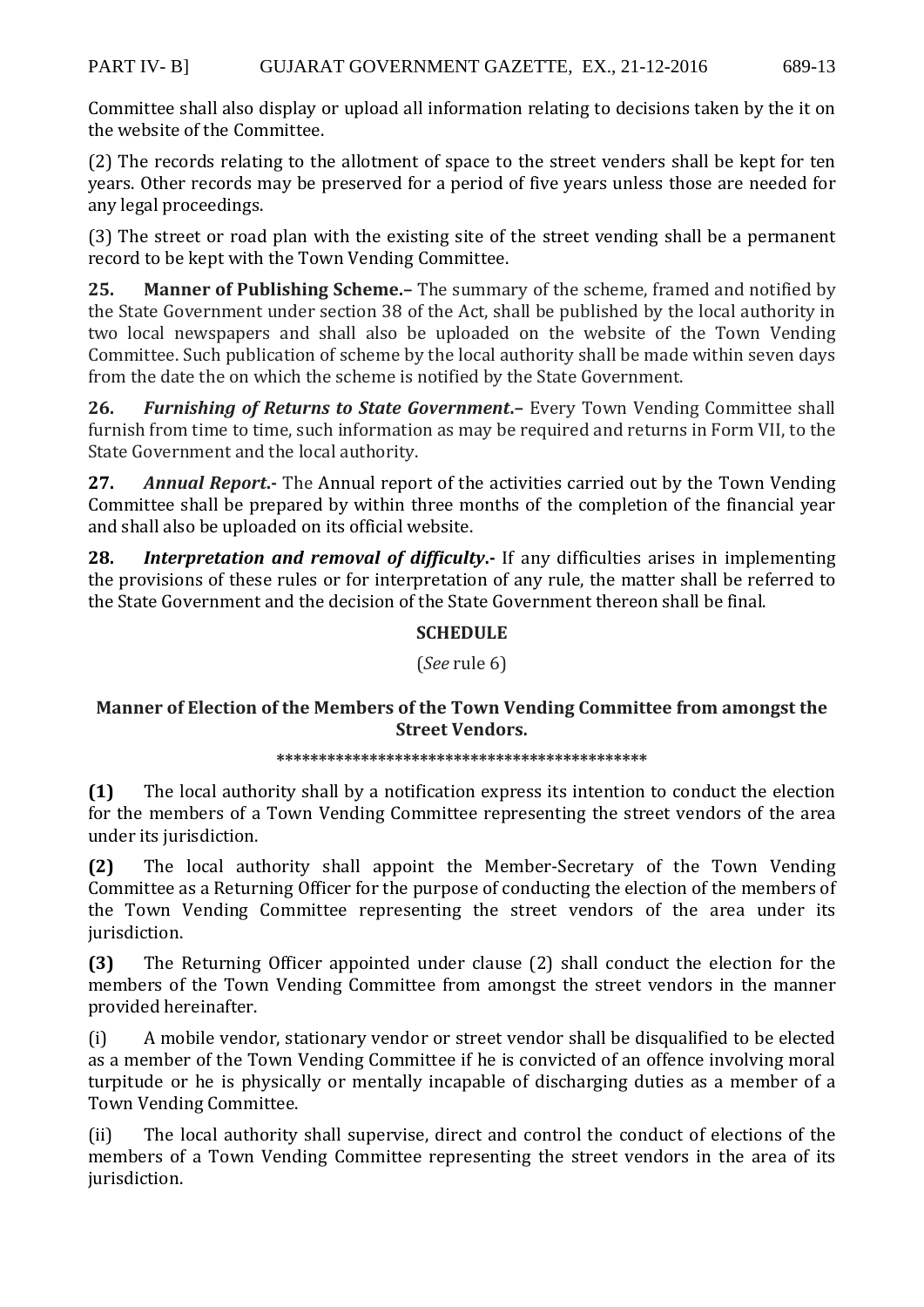(iii) As soon as the notification referred to in clause (1) has been issued and a Returning Officer is appointed under clause (2) the local authority shall by a resolution determine the date, time and place for conduct of the election.

(iv) The notice of the resolution or decision of the local authority shall be circulated among the street vendors engaged in the vocation of street vending in the area of jurisdiction of the Town Vending Committee, by any of the following modes, namely:-

- (a) by public notice to be published in two prominent daily newspapers out of which one shall be in the local language of the area;
- (b) by local delivery;
- (c) by post under certificate of posting;
- (d) by speed post or courier services, duly registered with the competent authority as well as on the notice board of the returning officer. The notice shall contain information regarding –
	- (i) the number of members to be elected including seats reserved for representation of the Scheduled Castes, Scheduled Tribes, Other Backward Classes, Women, Persons with Disabilities, Minorities or any other specified categories.
	- (ii) the date on which, the place at which and the hours between which nomination papers shall be filed, such date being not less than seven clear days before the date fixed for election or if that day happens to be public holiday, the next succeeding day which is not a public holiday;
	- (iii) the date and the hour for scrutiny of the nomination papers; and
	- (iv) the date, place and the hours of the polling.

(v) The local authority shall prepare a list of street vendors engaged in the vocation of street vending in the area of jurisdiction of the Town Vending Committee as it stood on thirty days before the date fixed for inviting the nominations and publish copies of the said list by affixing them upon the notice board at the office of the Town Vending Committee, not less than ten days prior to the date fixed for inviting nominations. The list shall specify the registration number, certificate of vending and the name of the street vendor, the name of father or husband, as the case may be, and the address of the street vendor. It shall be the duty of the Town Vending Committee or the local authority, as the case may be, to bring up-to-date register of street vendors and such other register as the Returning Officer may require and hand over such records or register to the Returning Officer thirty days prior to the date fixed for the purpose of the election. A copy of the list shall be supplied by the Town Vending Committee or the local authority or Returning Officer, as the case may be, to any street vendor on payment of such fees as determined by the local authority.

(vi) The nominations of the candidates for election shall be made in Form-I which shall be provided by the Returning Officer to any street vendor free of cost.

(vii) The candidate shall make a security deposit of rupees two thousand in cash or bank draft or pay order along with the nomination papers. If a candidate fails to get less than one sixth of the votes polled, the security deposit shall be forfeited to the local authority.

(viii) Every nomination paper shall be presented in person by the candidate himself or by his proposer or seconder, to the Returning Officer. The Returning Officer shall enter on the nomination paper its serial number and certify the date and hour at which the nomination is received by him and shall immediately give a written acknowledgement of receiving the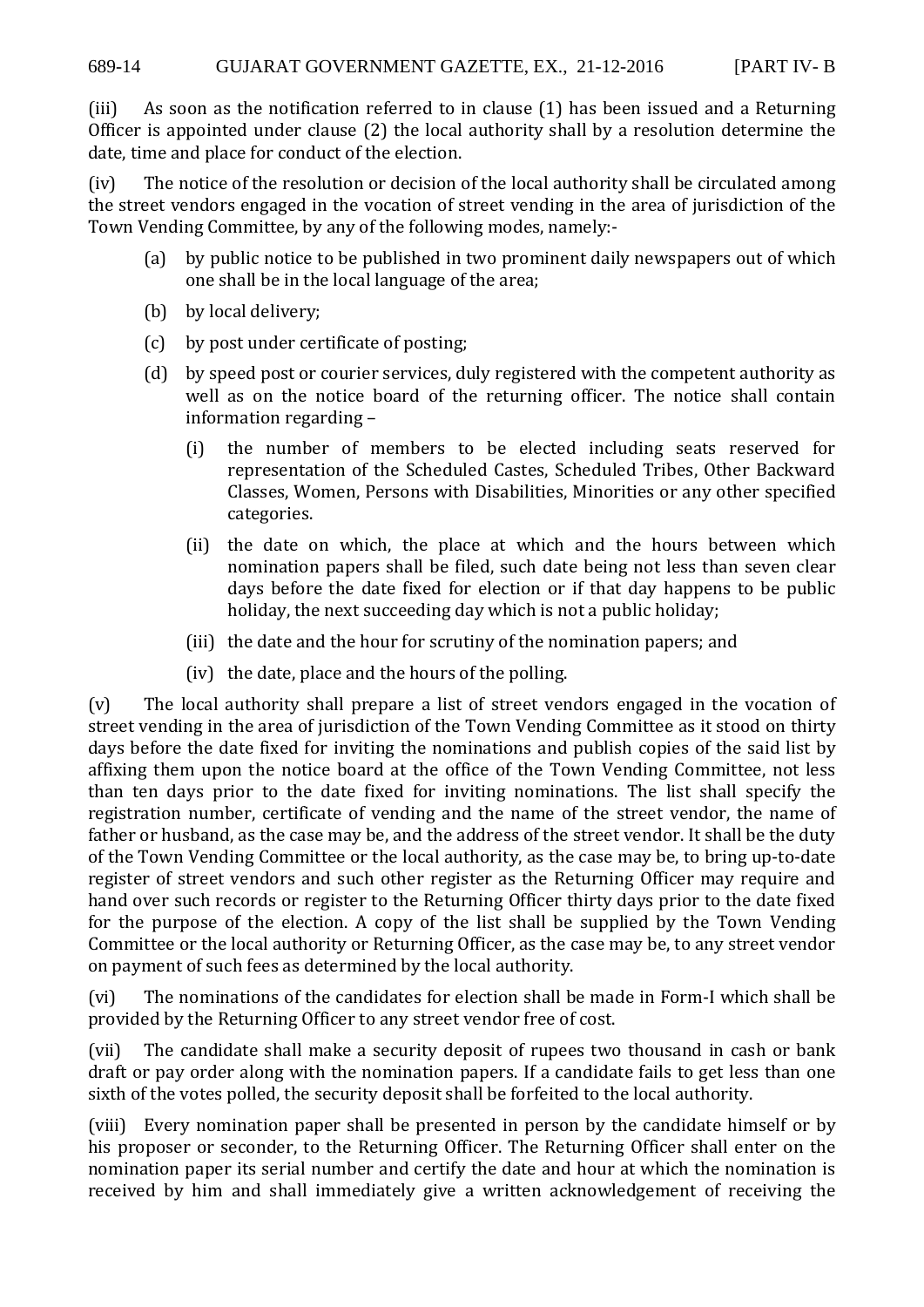nomination paper which shall bear the seal of the Town Vending Committee or Returning Officer. Any nomination paper which is not received on or before the date and time fixed for its receipt shall be rejected.

(ix) (a) On the day following the date fixed for the receipt of nomination papers, the Returning Officer shall take up the scrutiny of the nomination papers;

(b) The Returning Officer shall examine the nomination papers and decide objections, if any, which may be made by any person in respect of any nomination and may, either on such objection or on his own motion and after such summary inquiry, if any, as the Returning Officer thinks necessary, reject any nomination:

 Provided that the nomination of a candidate shall not be rejected merely on the ground of an incorrect description of his name or the name of his proposer or seconder, or any other particulars relating to the candidate or his proposer or seconder, as entered in the list of street vendors referred to in clause (viii) above if the identity of the candidate, the proposer or seconder, as the case may be, is established beyond reasonable doubt;

(c) the Returning Officer shall give all reasonable facilities to the contesting candidates or, the proposer or seconder, as the case may be, to examine all the nominations papers and to satisfy themselves that the inclusion of the name of the contesting candidate is valid;

(d) the Returning Officer shall endorse on each nomination paper his decision accepting or rejecting the same and if the nomination paper is rejected, he shall record in writing a brief statement of his reasons for such rejection;

(e) the returning officer shall not allow any adjournment of the proceedings except when such proceedings are interrupted or obstructed by riots or affray or by reasons beyond his control.

(x) The list of valid nominations as decided by the retuning officer with names in English alphabetical order and addresses of the candidates as given in the nomination papers shall be displayed or published on the same day on which the scrutiny of the nomination papers is completed.

(xi) Any candidate may withdraw his candidature by giving notice in writing signed by him and submitted in person, at any time after the presentation of his nomination paper but before 05.00 p.m. on the day following the day on which the valid nominations are published, to the Returning Officer. A notice of withdrawal of candidature once given shall be irrevocable.

(xii) Where the number of candidates whose nomination papers have been declared valid, does not exceed, the number of candidates to be elected, the Returning Officer shall declare those candidates to have been duly elected to the Town Vending Committee after the closing hour of the day of withdrawal of candidatures fixed under clause (xi) above. Where the number of candidates whose nominations are valid exceeds the number to be elected, the Returning Officer shall arrange for conducting the poll on the date fixed for the purpose. The Returning Officer may appoint one or more polling officers as may be necessary for conducting the poll. The ballot paper to be used for the election shall be in Form-II.

(xiii) The Local Authority shall provide to the Returning Officer, with ballot boxes, ballot papers, copy of list of street vendors or voters and such other articles as may be necessary for the conduct of election. The ballot box shall be designed in such a way that ballot papers can be inserted therein but cannot be taken out therefrom without the boxes being unlocked. A candidate contesting the election may, by a letter to the Returning Officer, appoint an agent to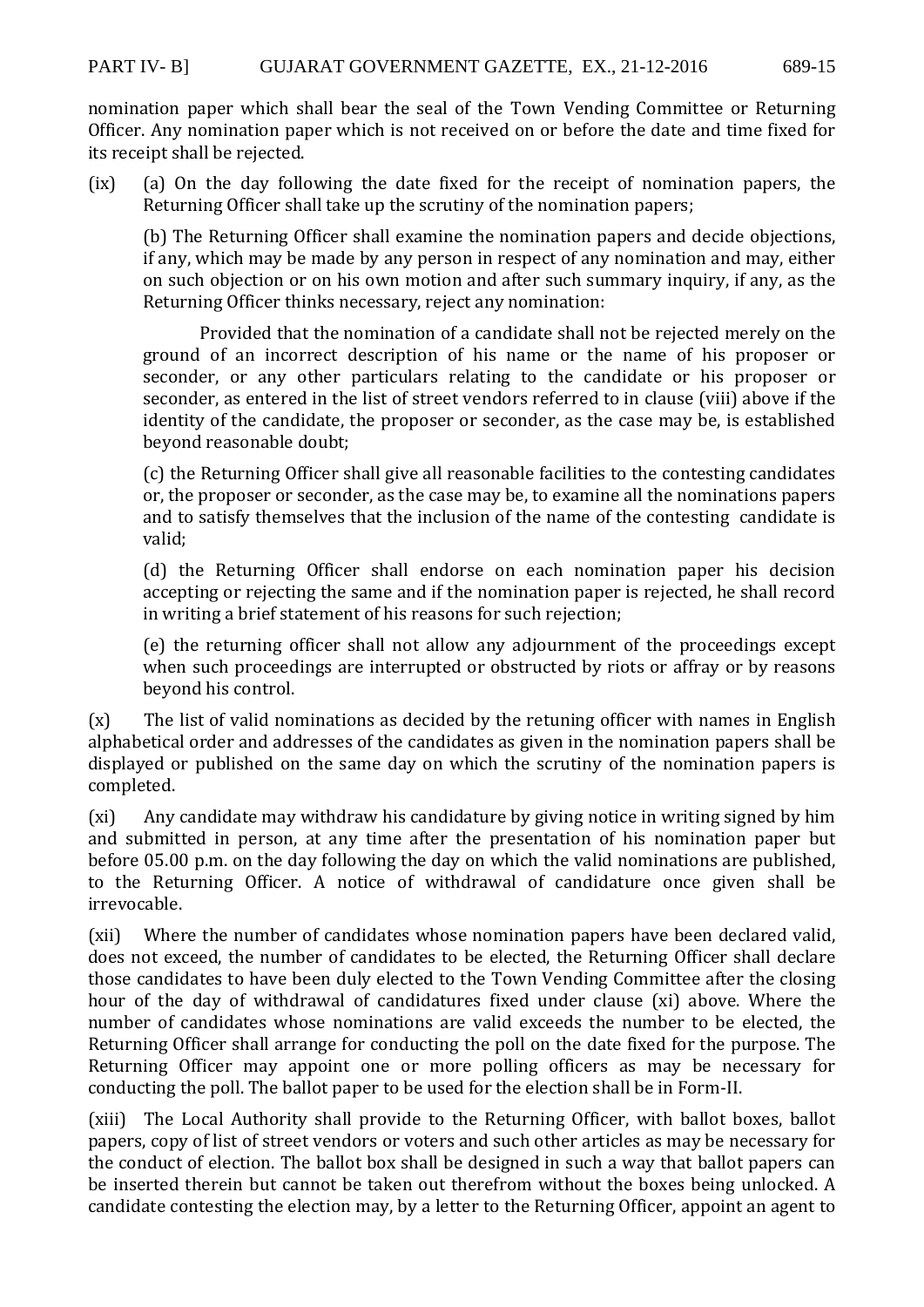represent him for both the places where polling is held to identify the voters and to watch the recording of votes. Such letter shall contain the consent in writing of the agent concerned in Form- III.

(xiv) The canvassing for votes by any person at the place where election is to be conducted shall be prohibited.

(xv) Immediately before the commencement of the poll, the Returning Officer shall show the empty ballot box to such persons as may be present at the time and shall then lock it up and fix his seal. The candidate or his agent may also affix his own seal, if he so desires.

(xvi) Every street vendor or voter who desires to exercise his right to vote shall be supplied with a ballot paper containing the names of contesting candidates arranged in the English Alphabetical order either printed, typed written or cyclostyled, according to convenience, on the ballot paper. The ballot paper shall also bear the seal of the Town Vending Committee and also the initials of the Returning Officer and further contained a column, for the voter to inscribe a mark [x] against the names of persons to whom he wants to vote.

(xvii) Each polling station and where there is more than one polling booth at a station, each such booth shall contain a separate compartment in which the street vendor or voters can record their votes in secrecy.

(xviii) No ballot paper shall be issued to a street vendor or voter unless the polling officer is satisfied that the street vendor or voter concerned is the same person as noted in the list furnished to him. On receipt of such ballot paper, the street vendor or voter shall proceed to the polling compartment set apart for the purpose and indicate the person or persons in whose favour he exercises his vote by inscribing a mark  $(x)$  against the name or names of the candidate or candidates, as the case may be, and drop the ballot paper in the ballot box kept for the purpose with utmost secrecy. If owing to blindness or other physical infirmity or illiteracy, the street vendor or voter is unable to inscribe the mark on the ballot paper, the polling officer and where no such polling officer is appointed, the Returning Officer shall ascertain from him the candidate or candidates in whose favour he desired to vote, inscribe the mark (x) on his behalf and drop the ballot paper in the ballot box.

(xix) If, at any stage of the polling, the proceedings are interrupted or obstructed by any riot or affray or if at such elections, it is not possible to take the poll for any sufficient cause, the Returning Officer may stop the polling, recording his reasons for such action in the minute book of the Town Vending Committee.

(xx) No street vendor or voter shall be admitted after the hours fixed for the poll but a voter who enters the premises, where ballot papers are being issued before the close of the polling hour, shall be issued the ballot paper and allowed him to cast his vote.

(xxi) The counting of votes shall take place immediately after the closure of the poll. If this is not possible, the ballot box shall be sealed with the seal of the Returning Officer and the contesting candidates or their agents, if they so desire, deposit such ballot box with the local authority for custody. The Returning Officer shall then announce the next day of counting. The votes shall be counted by or under the supervision of the Returning Officer. Each candidate and his authorised agent shall have a right to be present at the time of counting. But absence of any candidate or his agent at the time of counting shall not vitiate the counting and the announcement of results by the Returning Officer. The number of votes secured by each candidate and the result of the election shall be announced by the Returning Officer as soon as the counting is over.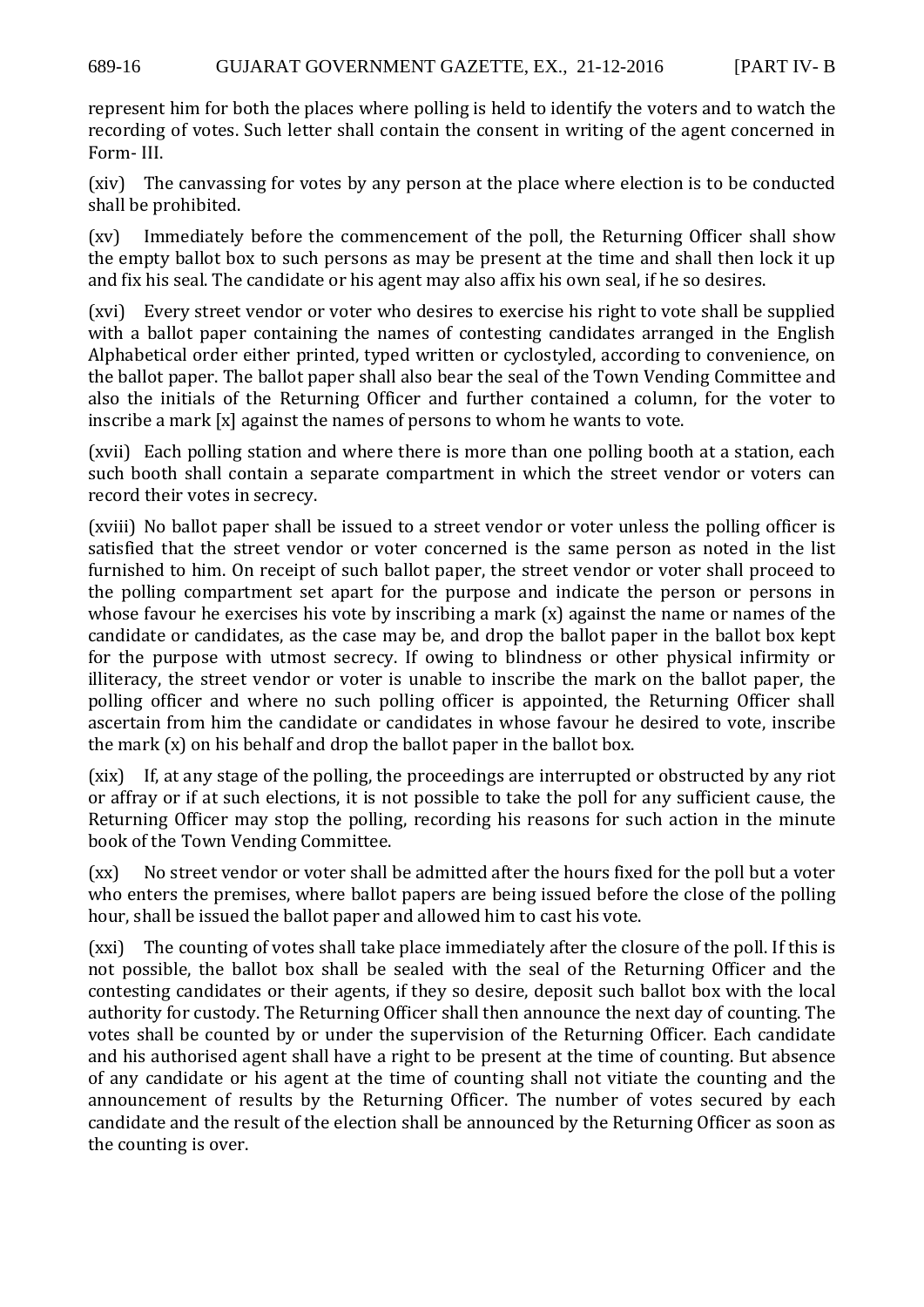(xxii) The result of the election shall also be recorded in the minute book of the Town Vending Committee and attested by the Returning Officer and shall also be notified immediately on the notice board of the Town Vending Committee.

(xxiii) In case of equal number of votes, the Returning Officer shall declare the election result by tossing coin.

(xxiv) The ballot paper shall be rejected by the Returning Officer, if,-

- (i) it bears any mark by which the street vendor's vote can be identified,
- (ii) it does not bear the seal of the Town Vending Committee or the initials of the Returning Officer,
- (iii) the mark indicating the vote thereon is placed in such a manner as to make it doubtful to which candidate the vote has been casted, and
- (iv) is so damaged or mutilated that its identity as a genuine ballot paper cannot be established.

(xxv) After the result of election has been announced, the result of the election and a report thereon shall be communicated to the local authority as well as to the State Government by the Returning Officer, within three days from the date of declaration of the result.

(xxvi) After the declaration of the result of the election, the Returning Officer shall handover the ballot paper and records relating to the elections of the members of the Town Vending Committee to the local authority in a sealed cover. The aforesaid record shall safely be preserved by the local authority for a period of six months from the date of election or till such time a dispute regarding election, if any, filed is disposed of, whichever is later and shall thereafter be destroyed by the local authority. A copy of the handing over and taking over record of election shall be sent to the State Government as well as to the local authority by the Returning Officer along with his report.

#### **FORM I**  (*See* rule 6 & Para 3 (vi) of Schedule) **NOMINATION FORM FOR ELECTION OF MEMBERS OF THE TOWN VENDING COMMITTEE**

To,

The Returning Officer,

……………………………………….

 Town Vending Committee ………………………………………..

Sir,

(1)I, ……………………………………… wife/son/daughter of Shri ……………………, street vendor,

vending in the area of jurisdiction of the Town Vending Committee, (Registration / Certificate of Vending No. ………………………..) hereby proposes the name of Shri /Smt /

Ms…………………………………………………wife/son/daughter of Shri…………………………….

and a street vendor of the said Town Vending Committee (Registration / Certificate of

Vending No. ………………………..) as a candidate for the election of post of Member of the

said Committee for the election to be held on ……………………………………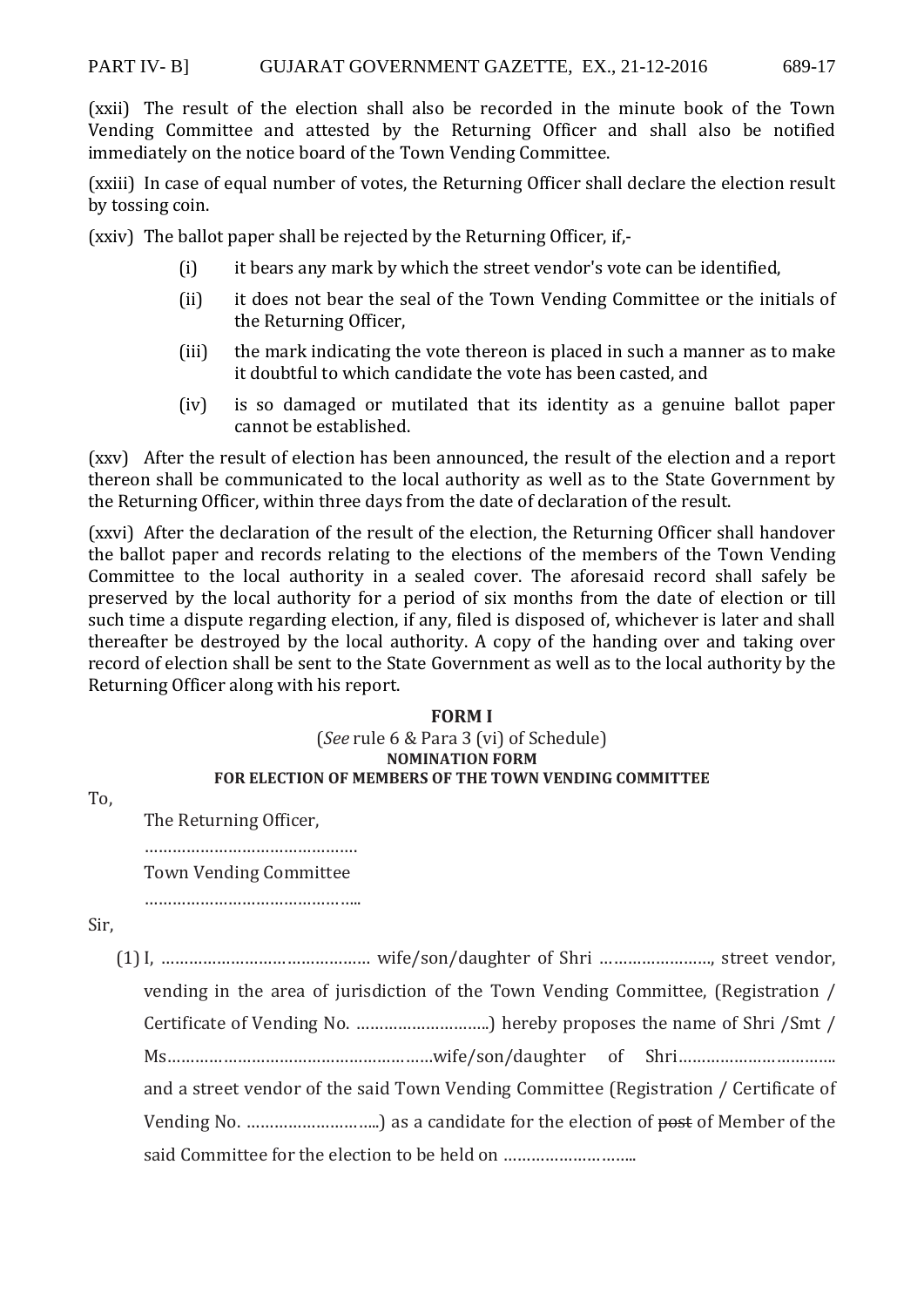Name and Signature of the proposer…………………………….

Registration / Certificate of Vending No. …………………………………….

| Town Vending Committee, hereby second the above proposal. |
|-----------------------------------------------------------|
|                                                           |
|                                                           |

## **DECLARATION BY THE CANDIDATE**

| Town Vending Committee, hereby agrees to my nomination for the election as a Member of |
|----------------------------------------------------------------------------------------|
|                                                                                        |

I further declare that –

(i) I am not an employee of the said Town Vending Committee,

(ii) I am eligible to vote, and

(iii) I do not incur any disqualification for being elected as Member of the said Town Vending Committee under the provisions of the Street Vendors (Protection of Livelihood and Regulation of Street Vending) Act, 2014 (Central Act No. 7 of 2014) and the Gujarat Street Vendors (Protection of Livelihood and Regulation of Street Vending) Rules, 2016.

Name and Signature of the Candidate…………………………….

Registration / Certificate of Vending No. ………………………………………………..

# **(FOR OFFICE USE ONLY)**

Received the nomination form …………………. (time and date)

Signature of the Returning Officer ………………………………………..

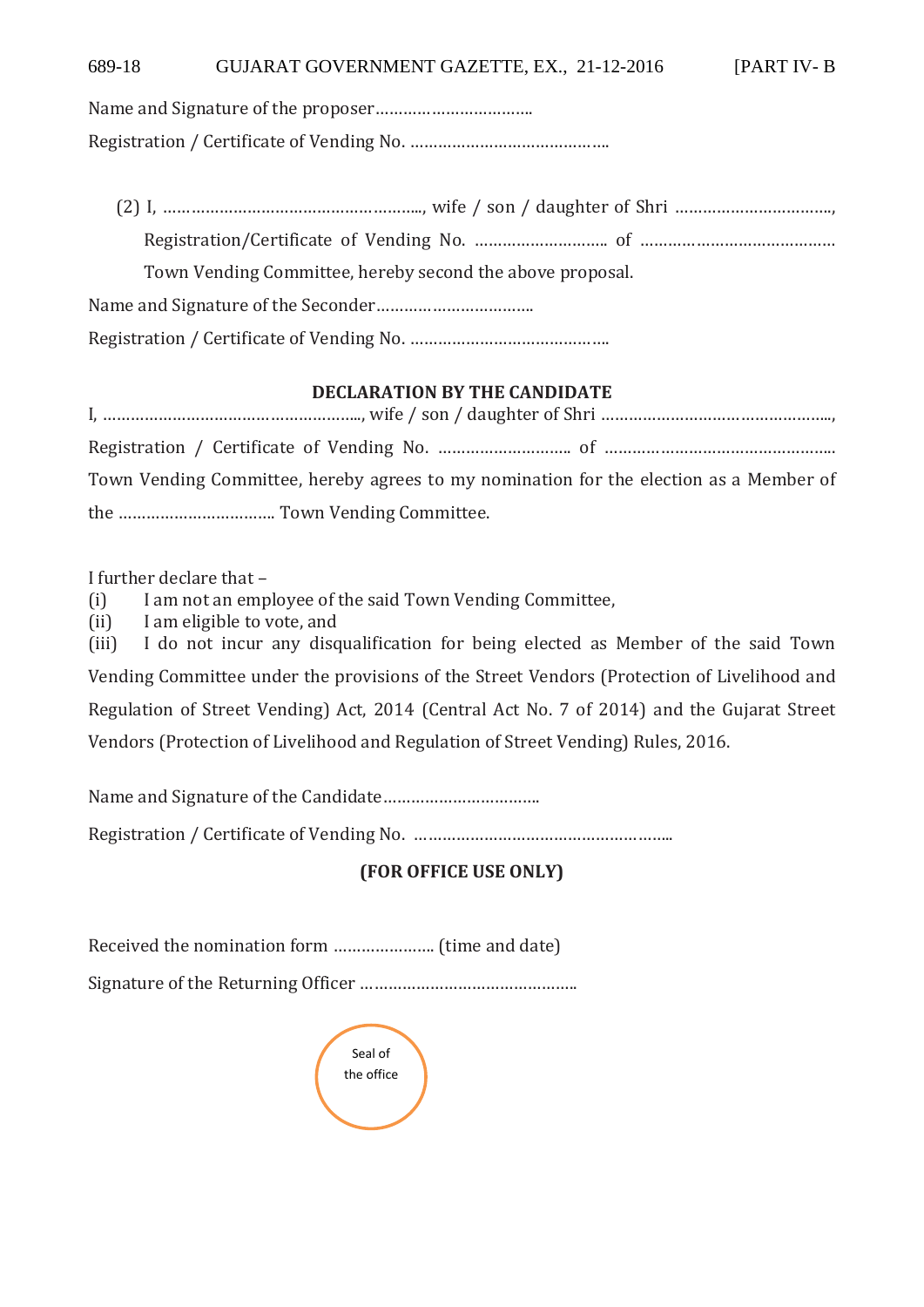#### **ACKNOWLEDGEMENT**

Received the Nomination form of ………………………………….. presented by Shri / Smt / Ms ………………………… candidate / proposer / seconder for election at ……………………. a.m / p.m. on …………………………………

Signature of the Returning Officer……………………………….

Seal



#### **FORM II**

(*See* rule 6 & Para 3(xii) of Schedule)

## **BALLOT PAPER**

#### **FOR ELECTION OF MEMBER OF A TOWN VENDING COMMITTEE**

Ballot paper of election of Members of a Town Vending Committee whose election is to be conducted under the Gujarat Street Vendors (Protection of Livelihood and Regulation of Street Vending) Rules, 2016.

The ………………………………. Street Vending Committee

……………………………………………. ……………………………………………. (Address)

(Counterfoil)

Ballot paper for the Post of ……………………………………… Date of Election ……………………………………………………….. Sr. No……………………………….. Registration / Certificate of Vending No. No. ………………………………….. Ballot Paper.

Please mark [x] against one of the candidates

| Sr. No. | Name of the candidate | Registration/Certificate   Mark for casting vote<br>of Vending No. |  |  |
|---------|-----------------------|--------------------------------------------------------------------|--|--|
|         |                       |                                                                    |  |  |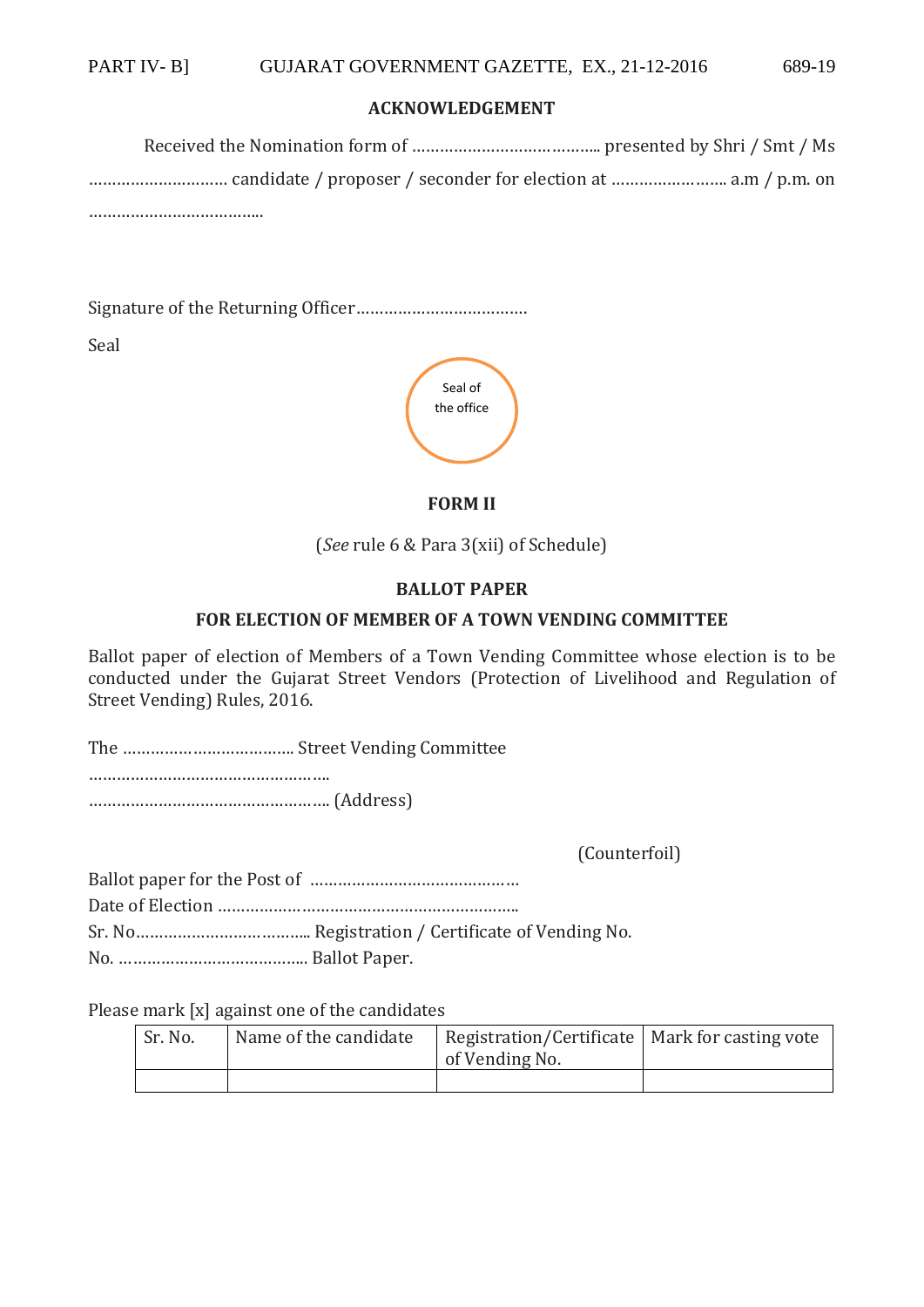## **FORM III**

(*See* rule 6 & Para 3(xiii) of Schedule)

# **Appointment Letter for Election Agent / Counting Agent**

| street vendor vending in the area of jurisdiction of the Town Vending Committee          |
|------------------------------------------------------------------------------------------|
| (Registration/Certificate of Vending No) contesting for election of a Member of          |
| the said Committee, hereby nominate the following person as my election agent / counting |
| agent in the election of Members of the said Town Vending Committee to be held on        |
|                                                                                          |
|                                                                                          |
|                                                                                          |
|                                                                                          |
|                                                                                          |

address………………………………………………………………………....……………………………………………………..

am willing to be the election agent /counting agent.

**Name and Signature of the Agent,**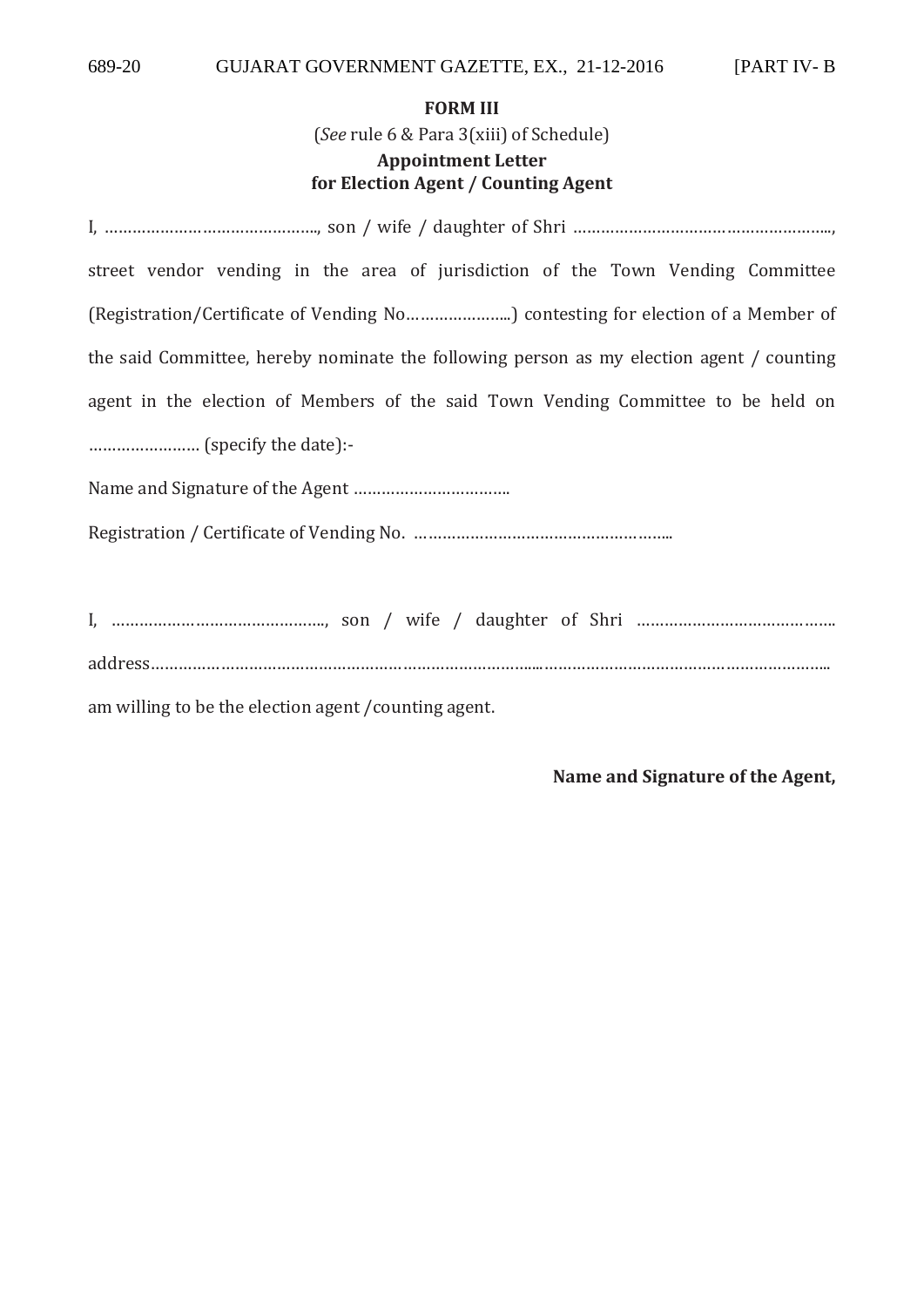#### **FORM IV**

## (*See* rule 19)

# **FORM OF APPLICATION**

## **FOR AGGRIEVED STREET VENDOR TO THE DISPUTE REDRESSAL COMMITTEE**

 **Application No. …………… of 20……** 

 **…………………………. Applicant** 

 **Vs** 

 **………………………….. Respondent** 

- 1. Name of applicant :
- 2. Address for correspondence :
- 3. I D number given by local authority (if issued) :
- 4. Number and the date of issue of certificate for vending :
- 5. Place or location of vending :
- 6. Zone or Ward of vending :
- 7. Nature of vending :
	- (i) Mobile :
	- (ii) Stationary :
	- (iii) Any other (specify) :
- 8. Dispute against which authority :
- 9. Details of Dispute or dispute (Give full details) :

(Applicant may enclose separate page for giving details of dispute)

10. Documents supporting Disputes: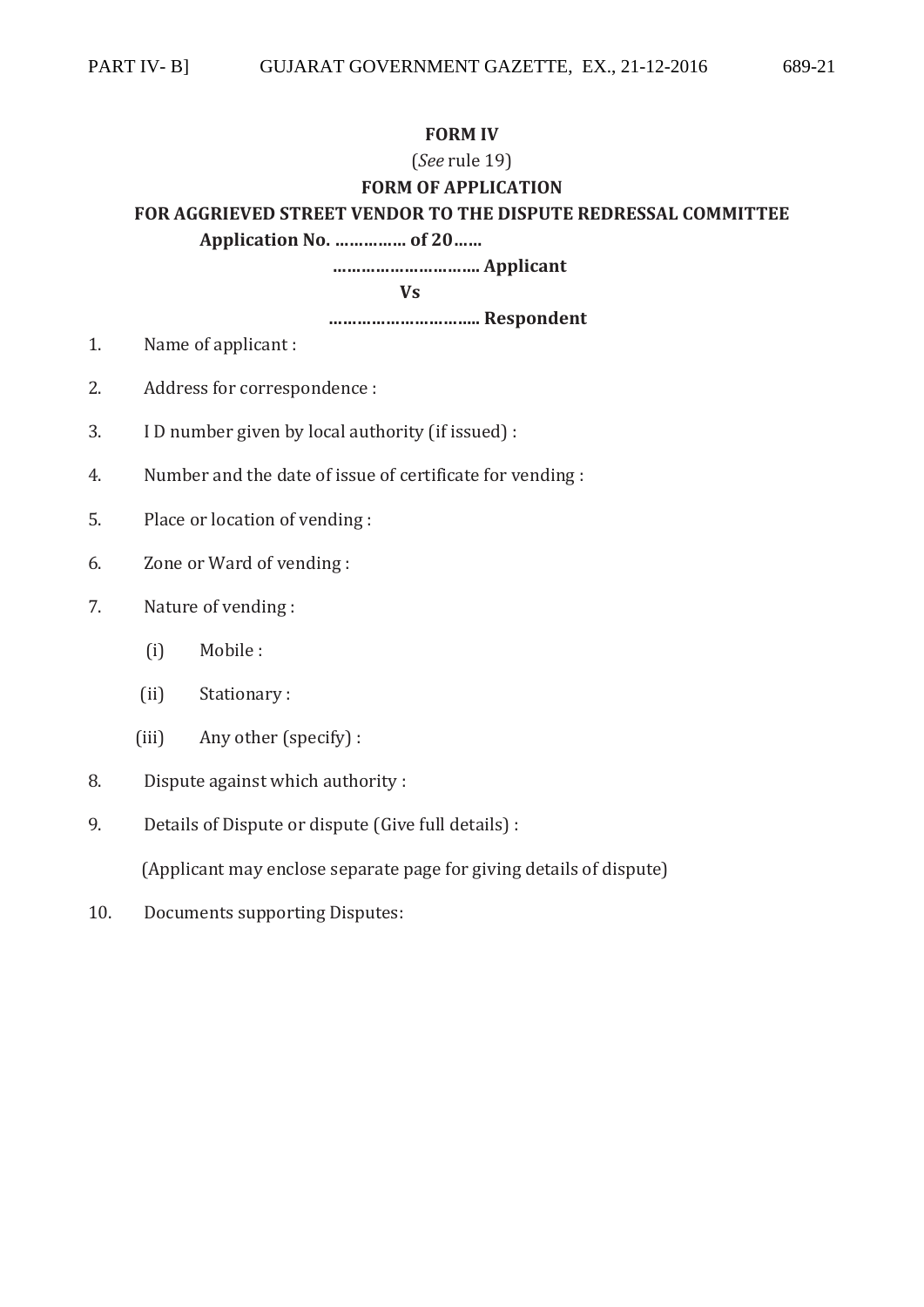## **DECLARATION**

| I,                                                                                             | the applicant, do hereby solemnly declare that what                                               |  |  |
|------------------------------------------------------------------------------------------------|---------------------------------------------------------------------------------------------------|--|--|
| is stated above is true to the best of my knowledge and information and files this application |                                                                                                   |  |  |
| within the time limit as prescribed by the rules.                                              |                                                                                                   |  |  |
| Place:                                                                                         |                                                                                                   |  |  |
| Date:                                                                                          | Signature of Applicant                                                                            |  |  |
| Note I: Attach all the relevant documents with this application.                               |                                                                                                   |  |  |
|                                                                                                | Note II. If usawiyed to give full details of digmute attack conquete negas with this annivertion. |  |  |

Note II: If required, to give full details of dispute attach separate pages with this application form.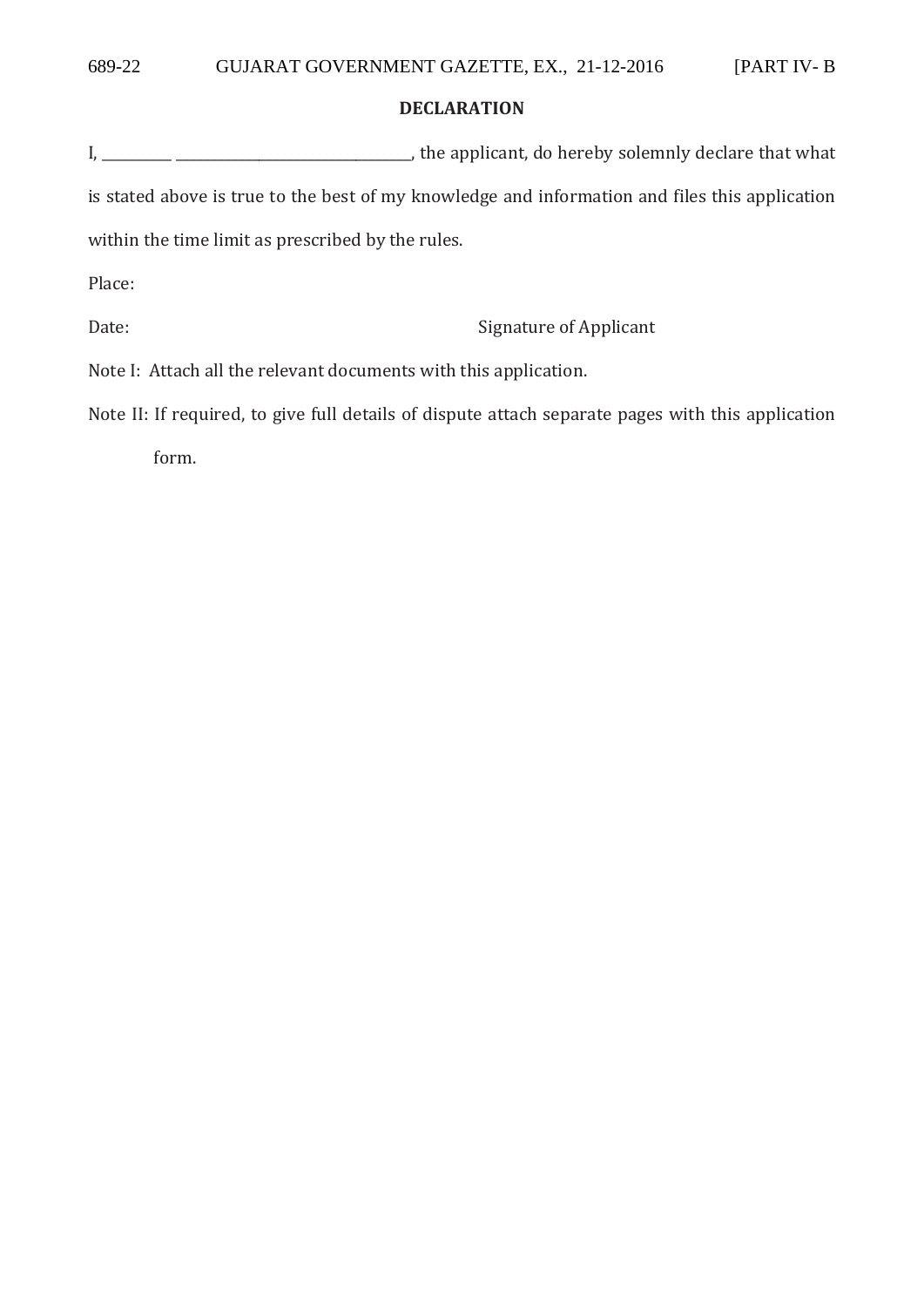## **FORM V**

## (*See* rule 22)

## **FORM OF APPEAL**

# **BY THE AGGRIEVED STREET VENDOR TO THE LOCAL AUTHORITY AGAINST DECISION OF THE TOWN VENDING COMMITTEE**

 **Appeal No. …………… of 20……..** 

 **…………………………. Appellant** 

 **Vs** 

 **………………………….. Respondent** 

- 1. Name of applicant :
- 2. Address for correspondence :
- 3. I D number given by local authority (if issued) :
- 4. Number and the date of issue of certificate for vending :
- 5. Place or location of vending :
- 6. Zone or Ward of vending :
- 7. Nature of vending :
	- (i) Mobile :
	- (ii) Stationary :
	- (iii) Any other (specify) :
- 8. Order of Town Vending Committee against which this appeals preferred :
	- (i) Rejection of Certificate of vending :
	- (ii) Suspension of Certificate of vending :
	- (iii) Cancellation of Certificate of vending :
- 9. Details and grounds of Appeal

(Applicant may enclose separate page for giving grounds of Appeal) :

10. Documents supporting Appeal :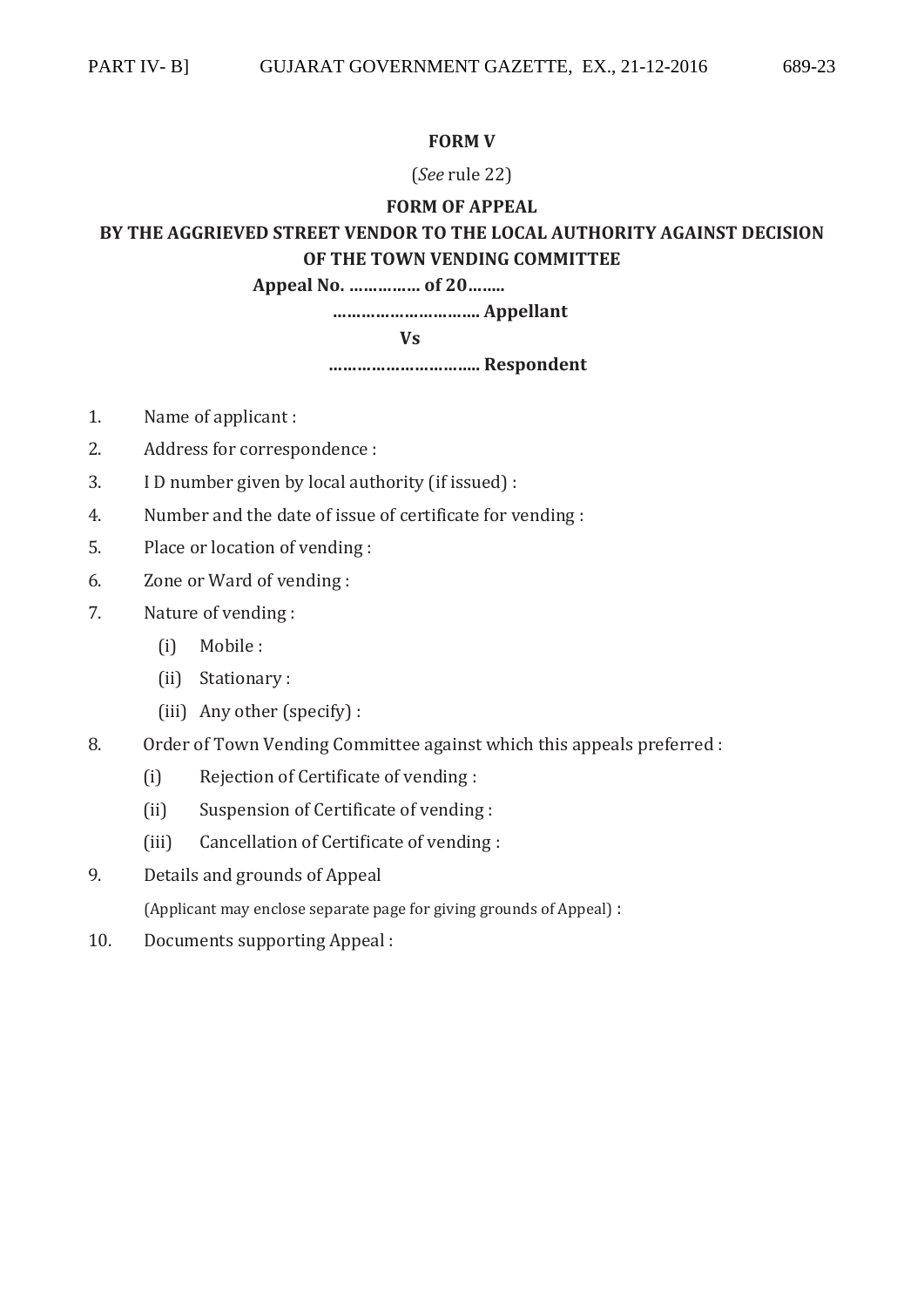## **DECLARATION**

|                                            | , the applicant, do hereby solemnly declare that what is                                       |
|--------------------------------------------|------------------------------------------------------------------------------------------------|
|                                            | stated above is true to the best of my knowledge and information and files this appeals within |
| the time limit as prescribed by the rules. |                                                                                                |
| Place:                                     |                                                                                                |
| Date:                                      | Signature of Appellant                                                                         |

- Note I: Attach all the relevant documents including order of the Town Vending Committee with this appeal.
- Note II: If required, to give full reasoning of appeal on the separate pages to be attached with this appeal.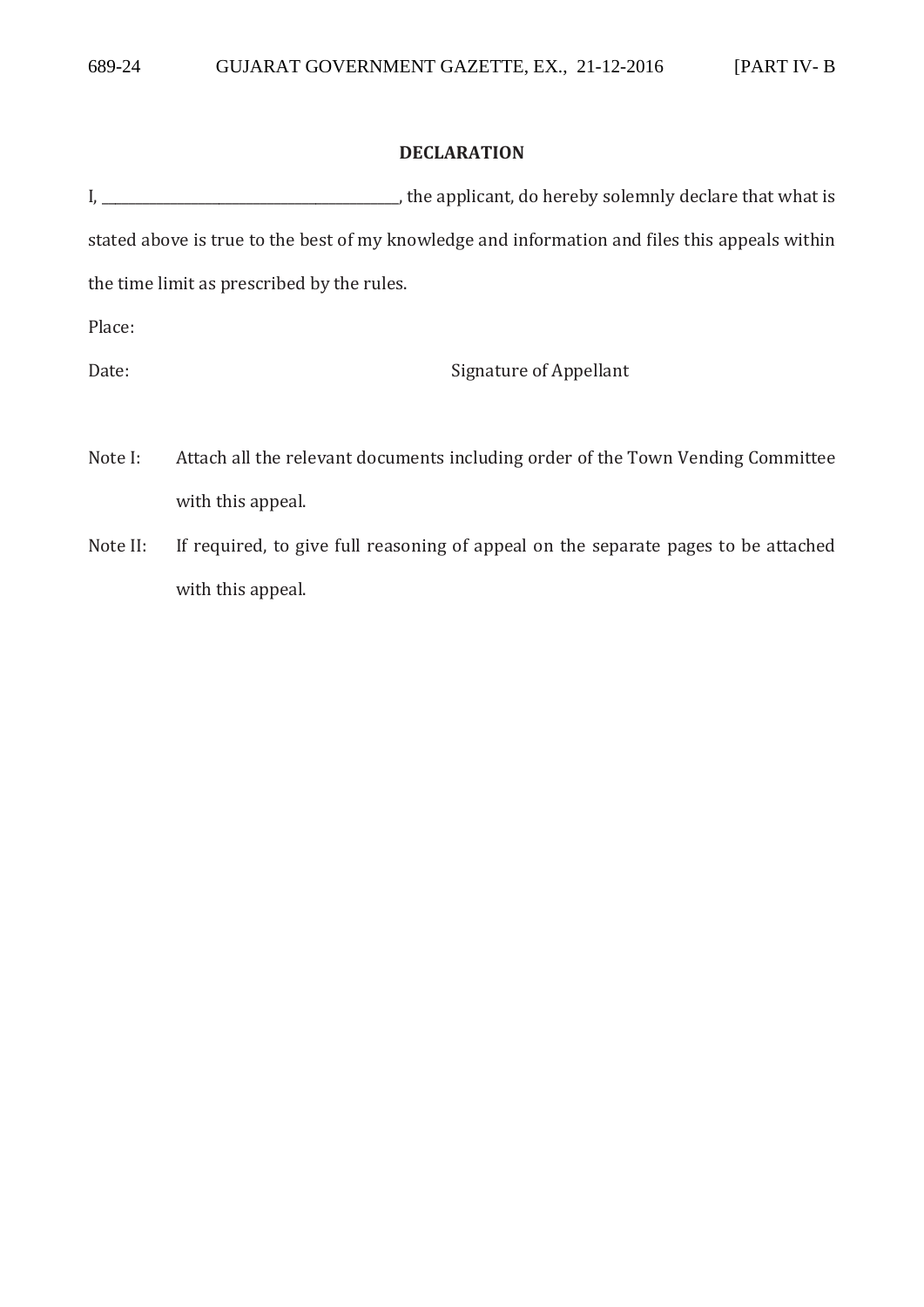## **FORM VI**

# (*See* rule 23) **FORM OF APPEAL APPEAL BY THE AGGRIEVED STREET VENDOR TO THE LOCAL AUTHORITY AGAINST DECISION OF THE DISPUTE REDRESSAL COMMITTEE Appeal No. …………… of 20…..**

 **…………………………. Appellant** 

 **Vs** 

 **………………………….. Respondent** 

- 1. Name of applicant :
- 2. Address for correspondence :
- 3. I D number given by local authority (if issued) :
- 4. Number and date of issue of certificate for vending :
- 5. Place or location of vending :
- 6. Zone or Ward of vending :
- 7. Nature of vending :
	- (i) Mobile :
	- (ii) Stationary :
	- (iii) Any other (specify) :
- 8. Decision of Dispute Redressal Committee against which appeal is preferred:
- 9. Details and grounds of Appeal

(Applicant may enclose separate page for giving grounds of Appeal) :

10. Documents supporting Appeal :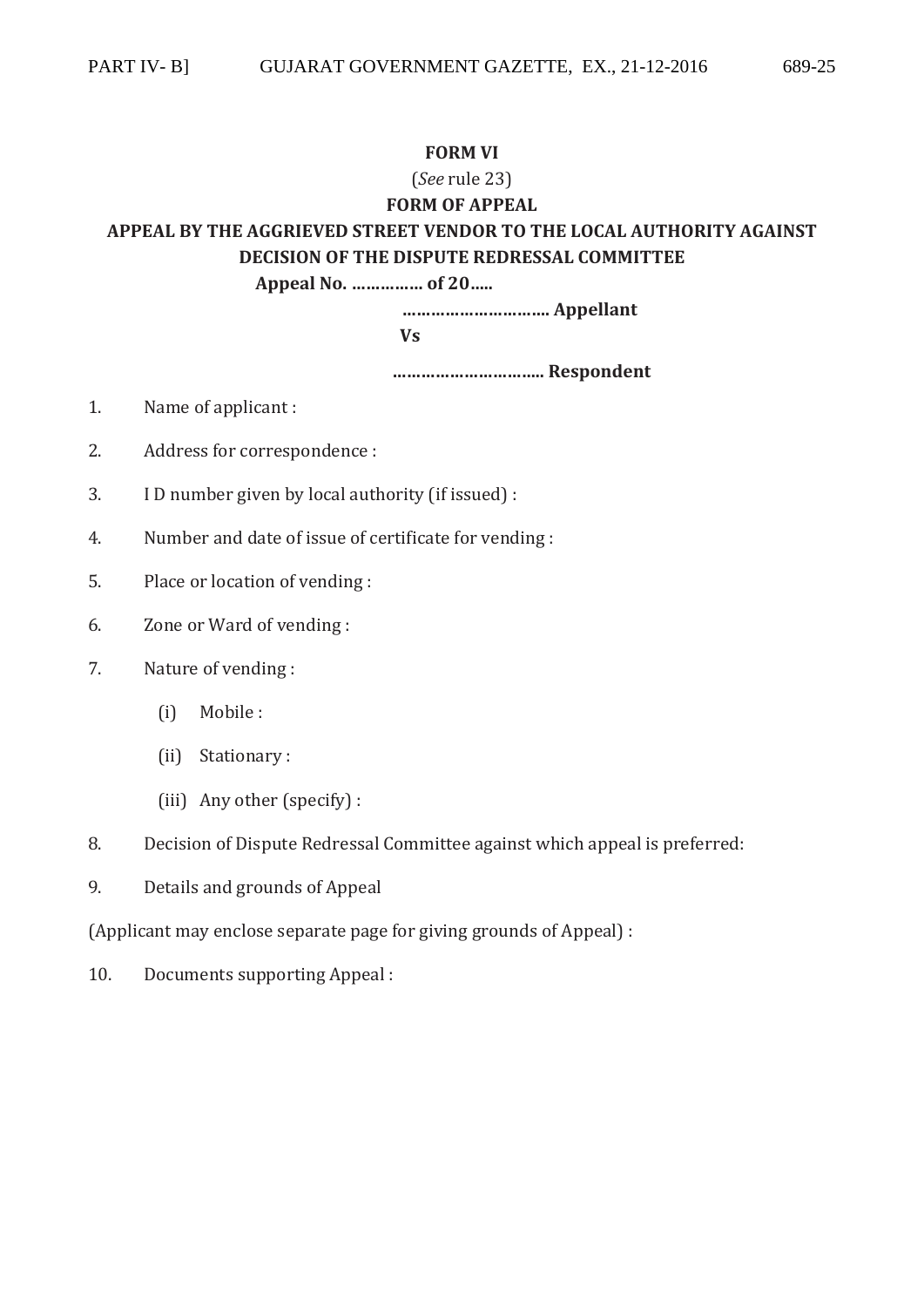## **DECLARATION**

|                                         | the applicant, do hereby solemnly declare that what is                                        |
|-----------------------------------------|-----------------------------------------------------------------------------------------------|
|                                         | stated above is true to the best of my knowledge and information and files this appeal within |
| the time limit prescribed in the rules. |                                                                                               |
| Place:                                  |                                                                                               |

Date: Signature of Appellant

- Note I: Attach all the relevant documents including order of Dispute Redressal Committee with this appeal.
- Note II: If required, to give full reasoning of appeal on the separate pages to be attached with this appeal.